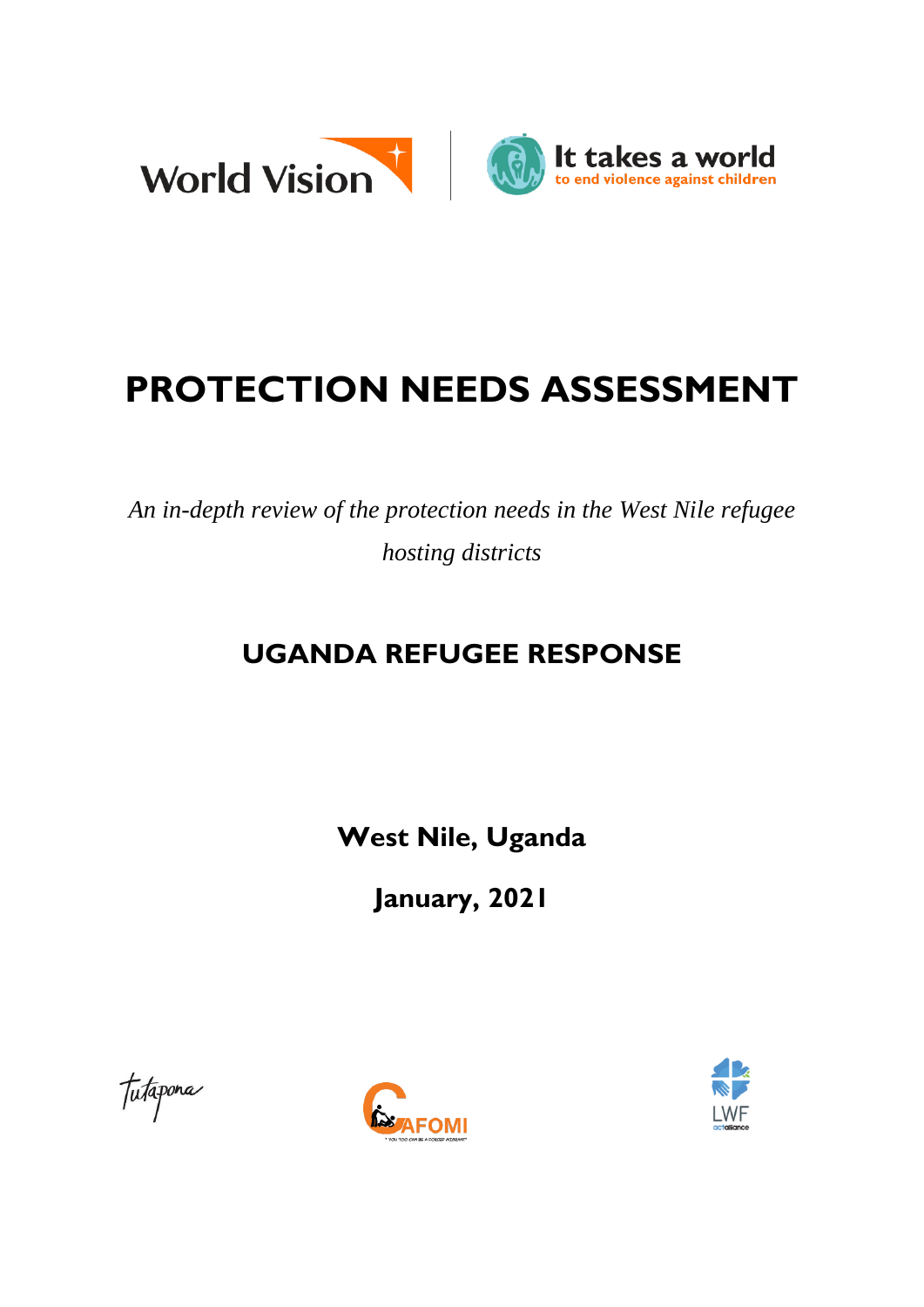## <span id="page-1-0"></span>**Table of contents**

|    | <b>Contents</b>                                                              |
|----|------------------------------------------------------------------------------|
|    |                                                                              |
|    |                                                                              |
|    |                                                                              |
|    |                                                                              |
| 1. |                                                                              |
| 2. |                                                                              |
|    |                                                                              |
|    |                                                                              |
|    |                                                                              |
|    |                                                                              |
|    |                                                                              |
| 3. |                                                                              |
|    |                                                                              |
|    |                                                                              |
|    |                                                                              |
|    |                                                                              |
|    |                                                                              |
|    |                                                                              |
|    |                                                                              |
|    |                                                                              |
|    |                                                                              |
|    |                                                                              |
|    | 3.3.7 Availability of services for SGBV survivors.<br>. 7                    |
|    |                                                                              |
|    |                                                                              |
|    | 3.4.2 Availability of targeted services for girls and boys in communities 11 |
|    |                                                                              |
|    |                                                                              |
|    |                                                                              |
|    |                                                                              |
|    |                                                                              |

**Protection Needs Assessment** 







 $\sim$ i $\,$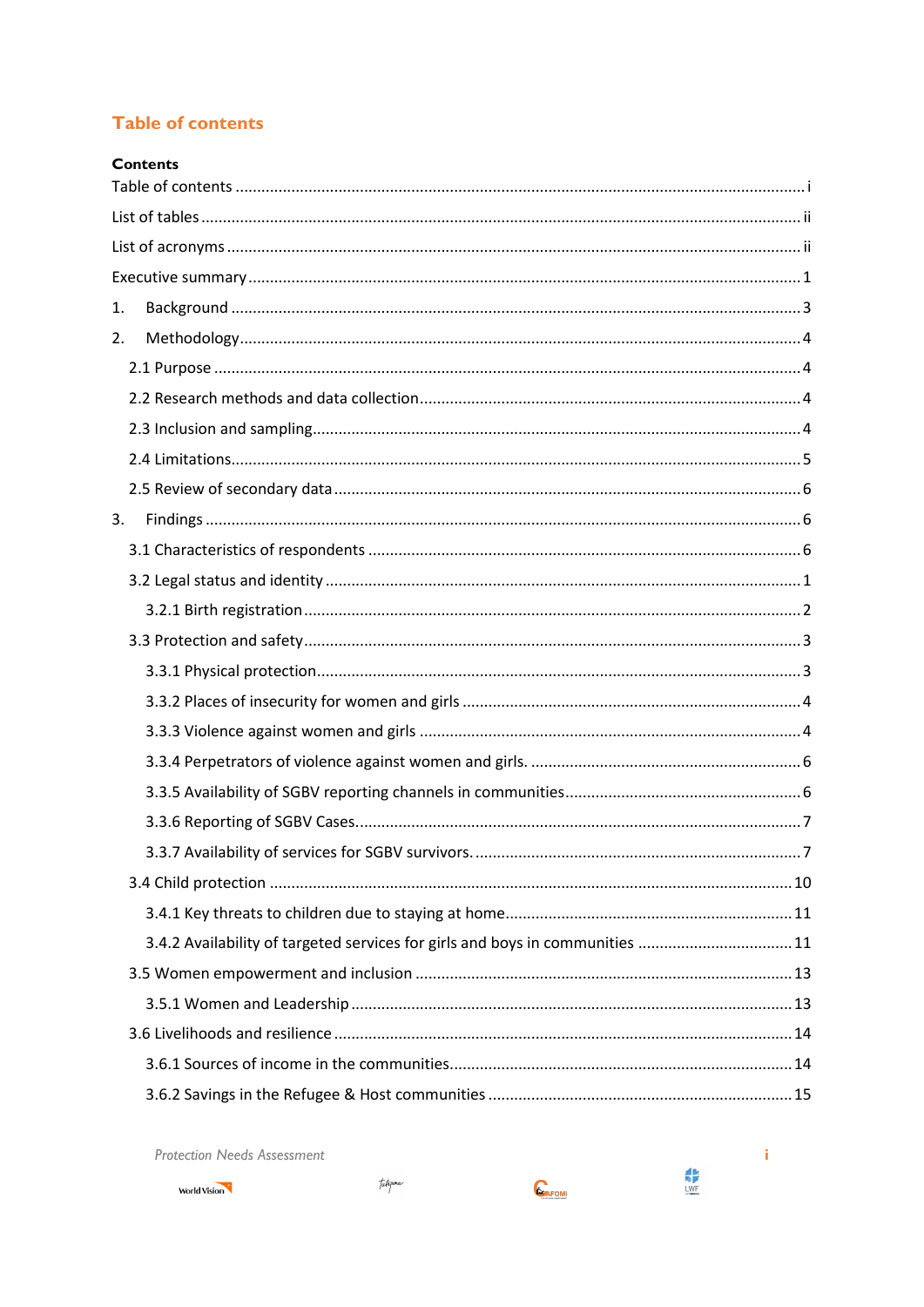## <span id="page-2-0"></span>**List of tables**

| Table I Nationality of the respondents                                                    | 6  |
|-------------------------------------------------------------------------------------------|----|
| Table II Respondent locations                                                             |    |
| Table III Reasons for not being registered (Refugee community)                            |    |
| Table IV Absence of birth certificates among children below 5 years ___                   | 3  |
| Table V Unavailability of mental health psychosocial support (MHPSS) for SGBV survivors   | 8  |
| Table VI Legal services unavailable for survivors in the communities                      | 8  |
| Table VII Unavailability of protection Houses to the survivors in the communities         | 9  |
| Table VIII Unavailability of case management services to the survivors in the communities | 9  |
| <b>Table IX CP Concerns</b>                                                               | 10 |
| Table X Key threats to children due to staying at home ___                                | 11 |
| Table XI Challenges women face in the quest for leadership positions _                    | 13 |
| Table XII Casual work not as a source of income                                           | 15 |
| Table XIII Households who do savings in the Refugee & Host communities                    | 15 |

# <span id="page-2-1"></span>**List of acronyms**

| <b>DRDIP</b>  | Development Response to Displacement Project       |
|---------------|----------------------------------------------------|
| <b>FGD</b>    | <b>Focus Group Discussions</b>                     |
| <b>GBV</b>    | Gender-Based Violence                              |
| <b>LWF</b>    | Lutheran world federation                          |
| <b>MHPSS</b>  | Mental Health and Psychosocial support             |
| <b>NIRA</b>   | National Identification and Registration Authority |
| <b>OPM</b>    | Office of the Prime Minister                       |
| <b>ReHoPE</b> | Refugee and Host Population Empowerment            |
| <b>SGBV</b>   | Sexual Gender-Based Violence                       |
| <b>UNHCR</b>  | United Nations High commissioner for Refugees      |
| <b>UNICEF</b> | United Nations Children's Emergency Fund           |
| <b>VSLA</b>   | Village Savings and Lending Associations           |
| <b>WVI</b>    | <b>World Vision International</b>                  |

*Protection Needs Assessment* **ii**

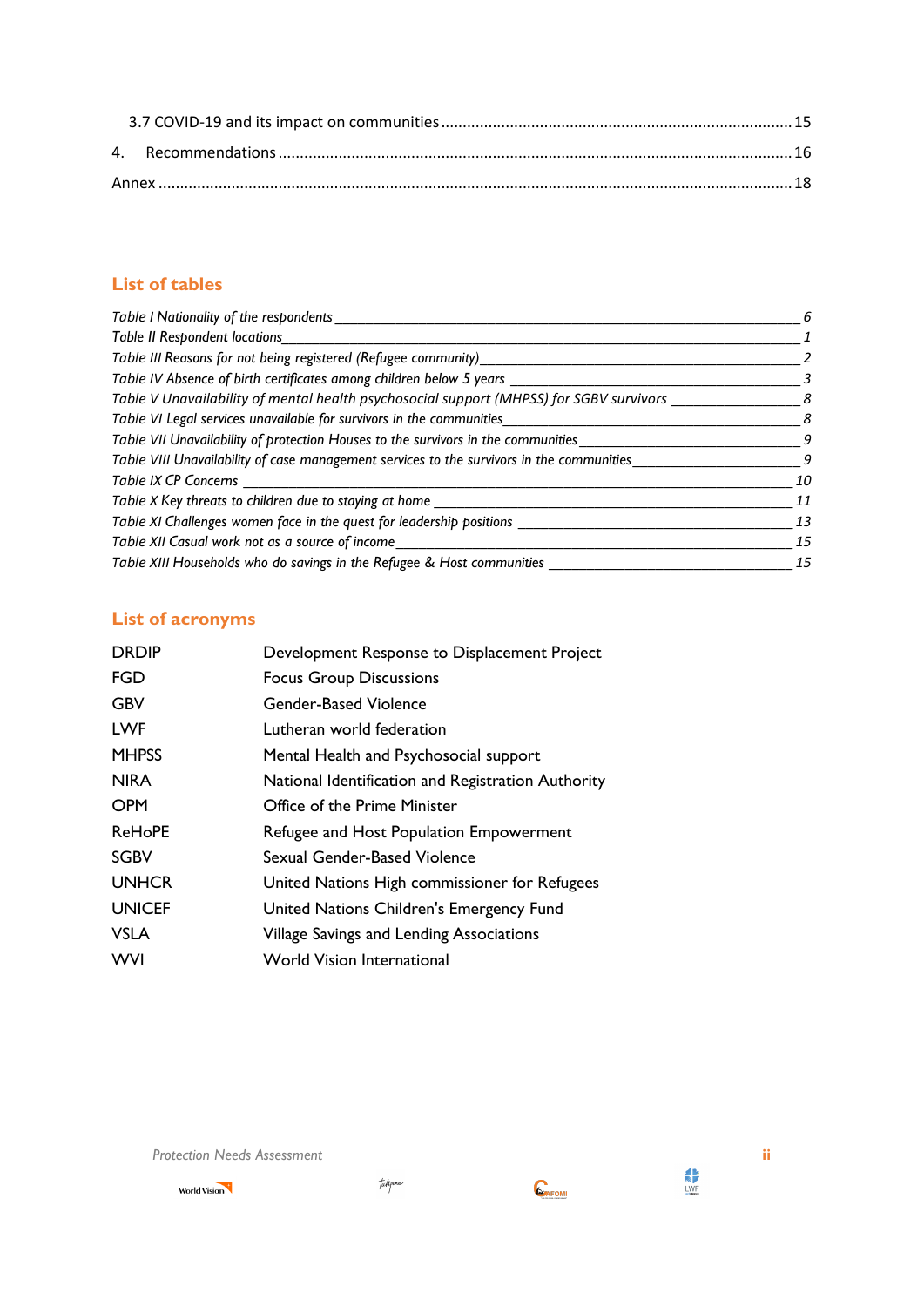## <span id="page-3-0"></span>**Executive summary**

With over 760,000 refugees, the West Nile sub-region of Uganda is hosting a significant portion of the 1.4 million refugees that are residing in Uganda. The majority of the refugees are from South Sudan and are mainly women and children.

In December 2020, World Vision Uganda together with Lutheran World Federation (LWF), Tutapona and CAFOMI commissioned a Protection Needs Assessment to identify the main protection problems and needs in the West Nile refugee hosting districts. The assessment adopted a mixed approach methodology that involved both exploratory and descriptive methods of research. Quantitative data was collected through household interviews selected via multistage sampling (3,376 households) whereas qualitative data was collected through Key Informant Interviews (KII) and Focus Group Discussions (FGD).

Protection was assessed from a multidimensional perspective to gain a holistic insight into the existing gaps around legal status & identity, protection & safety, child protection, women empowerment & inclusion, livelihoods & resilience, COVID-19 and its impact on communities.

Legal status and identity revealed that around 27-30% of the refugees and host communities are not registered. Reasons for not registering include delayed access to registration services, long procedure, among other reasons. The failure of children having a birth certificate was attributed to a lack of knowledge about the process from both host and refugee communities.

Nearly half of the refugees surveyed reported being afraid of their safety. Most of the security concerns faced are related to sharing of resources with host community, especially fuel and land cultivation. Fear of insecurity is experience more by women and girls in both the refugee and host communities. Majority or respondents cited firewood collection points as places of insecurity. 66% of the respondents highlighted women and girls experience violence in their communities. Forms of violence included domestic violence, forced marriages, sexual assaults, among other reasons. The availability of reporting channels was reported; however, existing channels were noted to be insecure. In addition, services for SGBV survivors are available, but respondents note that the availability of some of these services was inadequate.

The main child protection problem mentioned was child marriage (73%). Other problems mentioned were sexual abuse, inadequate meals, and child labor. FGDs with children revealed children not feeling safe within the communities. The fact that emotional violence was least reported, could be due to the failure to detect hence it needs the services of community psychologists with the capacity to identify psychosocial concerns in children. Key threats to girls and boys due to staying at home during the lockdown period included: tensions at home, stressors by parents, and social isolation as the most prevalent. Amidst these threats, there are targeted services for the girls and boys in communities which include medical services.

Women empowerment is still lacking with 46% of the respondents claiming that husbands are taking the lead in decision regarding how the money was used in the household. The majority of the respondents (48%) are claiming that low levels of education are the main challenge in women's quest for leadership.

*Protection Needs Assessment* **1**



*futapma* 

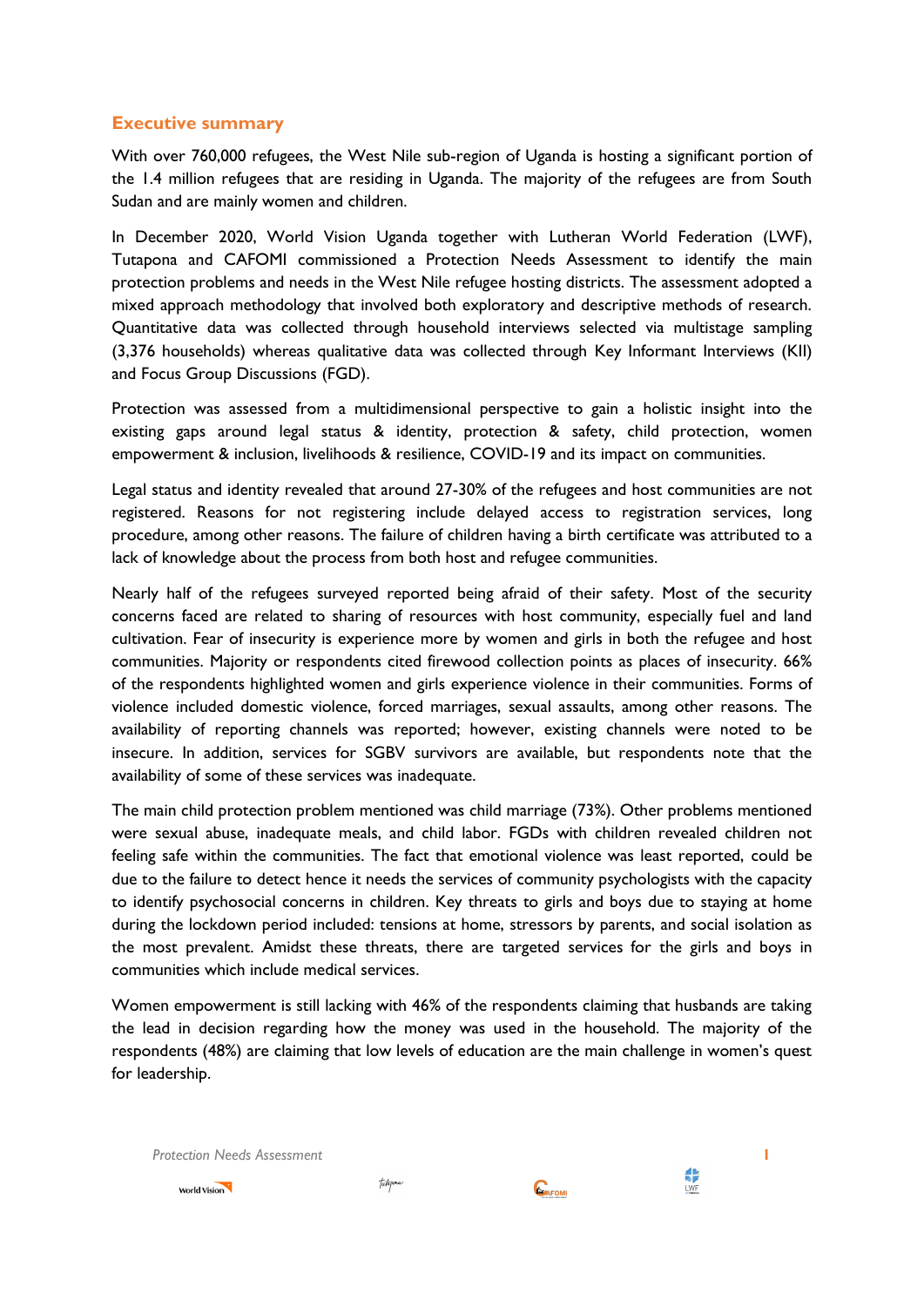Agriculture is seen as the main source of income by both the refugee and host income. However, it should be noted that many refugees still rely on food aid and are facing challenges in cultivating the land received from government.

The COVID-19 pandemic has had a far-reaching impact on multisectoral scale. Little is known of COVID-19-related stressors among refugee and displaced adolescents and youth, and how these may amplify pre-existing stressors. Reportedly, COVID-19 has affected the livelihoods of both the refugees and hosts, it has also been linked to the increase in domestic violence in homes and crime rates within the communities.

Based on the needs assesses a throughout list with recommendations is outlined in section four regarding registration, protection, GBV/VAC, legal and physical protection, child protection, psychosocial support.

*Protection Needs Assessment* **2**





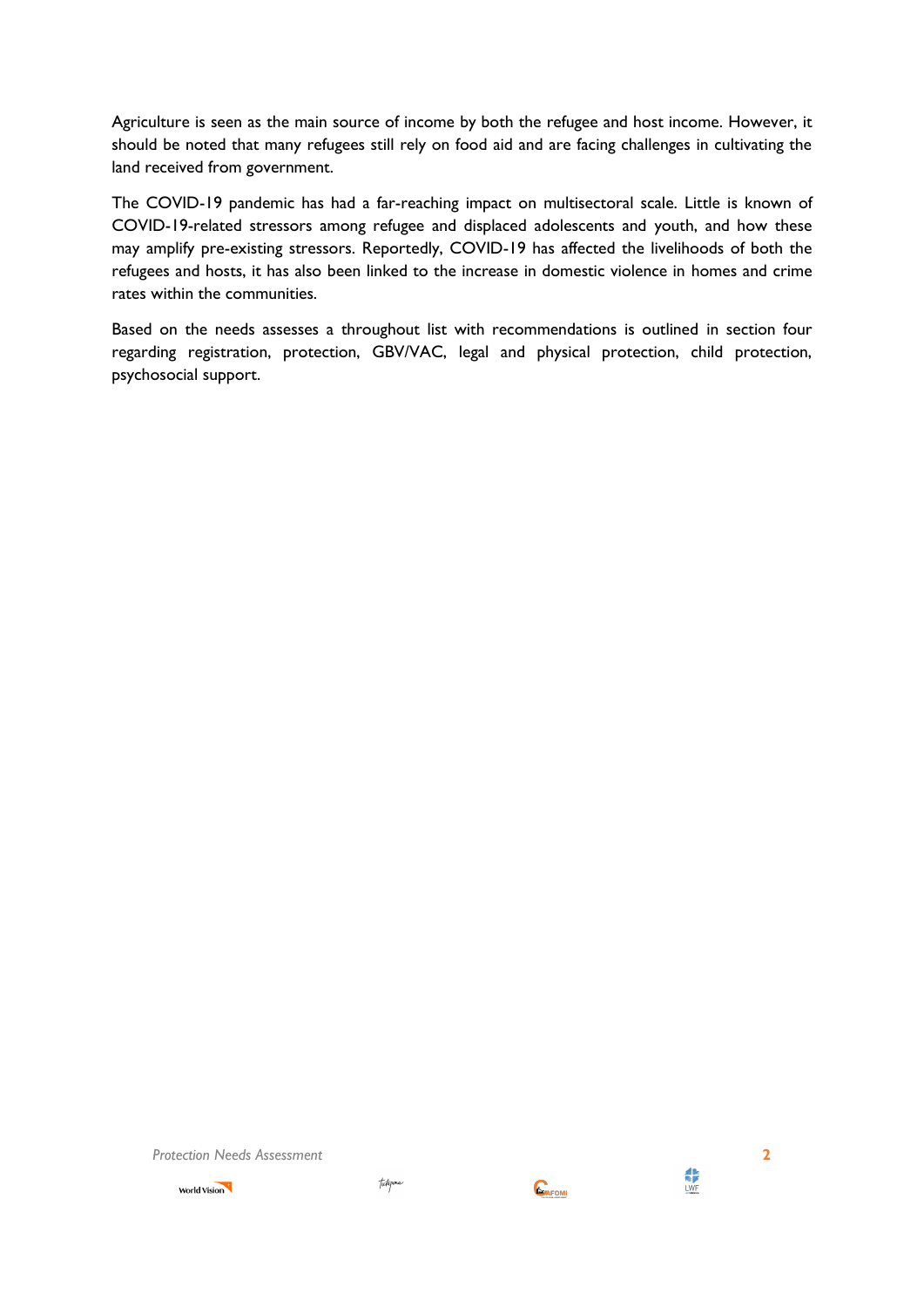## <span id="page-5-0"></span>**1. Background**

As the protracted emergency enters its sixth year, the South Sudan situation remains the largest refugee situation on the African continent. According to OPM and UNHCR (November 2020), Uganda hosts 1.4 million<sup>1</sup> refugees in the 15 settlements spread across the different regions of the country. The West Nile sub-region alone is currently hosting 766,254 refugees, 99% of whom are refugees from South Sudan<sup>2</sup> mainly women and children (83%) and elderly (3%)3. While most of the refugees depend on food aid, the main occupation of the population is farming.

Of the total refugees in the country, 65.4% of the refugees are from South Sudan and are hosted in the West Nile districts of Madi-okollo, Yumbe, Terego, Adjumani, Obongi, and Kiryandongo refugee settlement. 81% of the refugees in Uganda are women and children and are settled in 172,357 households<sup>4</sup>. Other countries of origin for the refugees in Uganda include the Democratic Republic of Congo, Burundi, and Ethiopia. 94% of the refugees live in rural settlements whereas the remaining 6% are urban refugees with the majority in Kampala city. Refugees in Uganda are allowed to coexist with the nationals and in some settlements, they share public resources like wood lots for firewood, water collection points, and grazing land. The government has an open border policy and refugees have been granted status on a prima facie basis without any hurdles and there are no cases of refoulment during transit. The protection of refugees in Uganda is under the mandate of the UNHCR who is working closely with the Office of the Prime Minister. Much as international and cross-border protection is guaranteed there are other protection risks refugees are facing in the communities they settle in that make them more vulnerable. It is also important to note that refugees have both positive and negative impact in the areas they settle in. In a quest to mitigate the negative impacts, efforts have been directed to policies and frameworks like the ReHoPE, the Comprehensive Refugee Response Framework (CRRF) – a multisectoral coordination model that not only focuses on the refuges but also the host communities. Refugee operations now have programs that not only benefit refugees but also hosting districts. The latest of example of targeting both refugees and hosting district is the Development Response to Displacement Impact Project (DRDIP).

**.** 

*Protection Needs Assessment* **3**







<sup>1</sup> Country - [Uganda \(unhcr.org\)](https://data2.unhcr.org/en/country/uga)

<sup>2</sup> UNHCR, Uganda Refugee Statistics September 202[0 https://data2.unhcr.org/en/country/uga](https://data2.unhcr.org/en/country/uga)

<sup>3</sup> UNHCR Uganda Daily update, April 2020

<sup>&</sup>lt;sup>4</sup> Resource is in the annex, **Annex**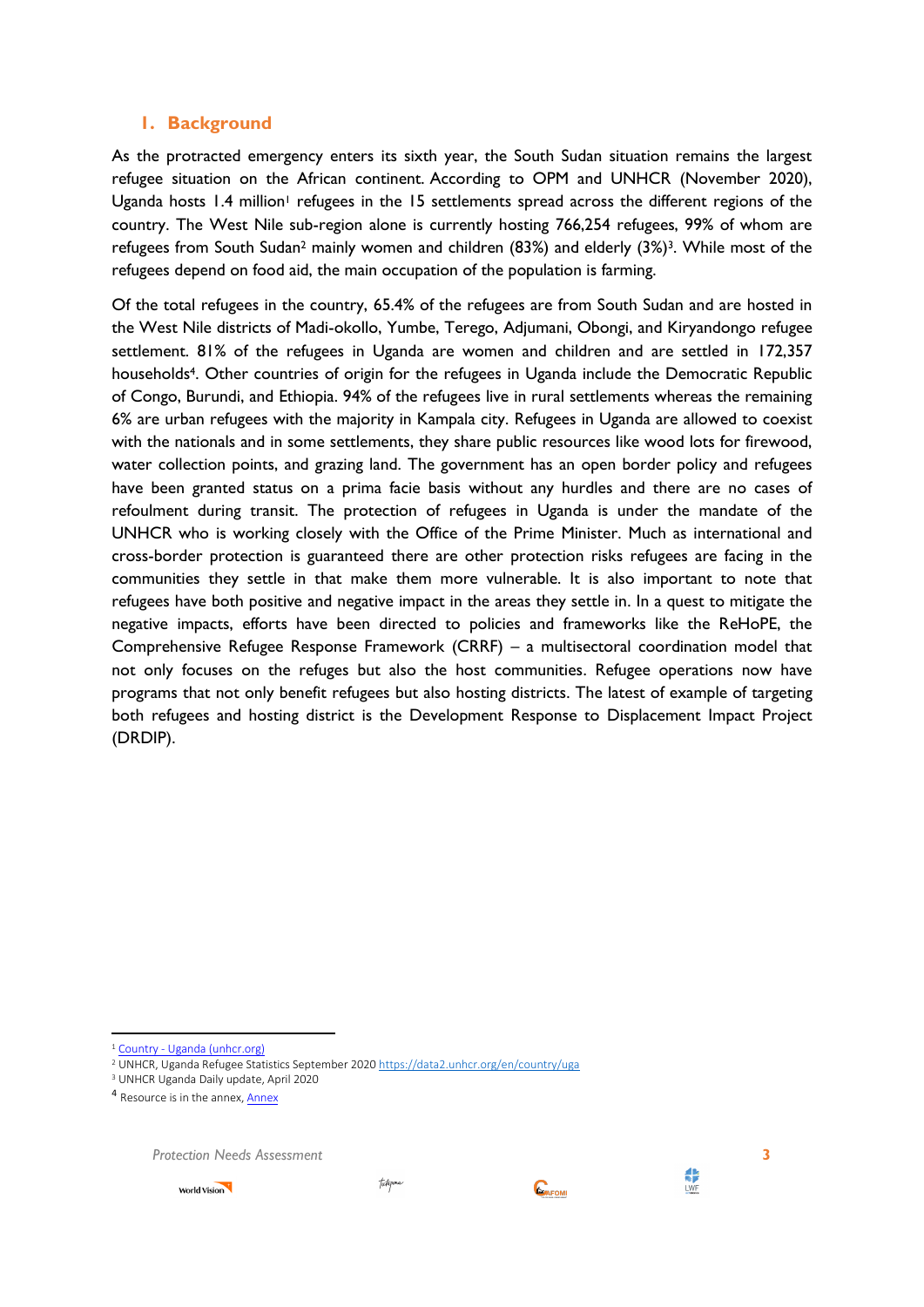## <span id="page-6-0"></span>**2. Methodology**

#### <span id="page-6-1"></span>**2.1 Purpose**

The aim of the assessment is to identify main protection problems and needs in the West Nile refugee hosting district. The assessment will document key findings, lessons, and recommendations for addressing the protection gaps that will be shared with and/or used by the different stakeholders including: World Vision Uganda, Lutheran World Federation (LWF), Tutapona, CAFOMI, Government Counterparts i.e. Office of the Prime Ministers Department of Refugees and District local government, UNHCR, other Development Partners and Civil Society Organizations who support the improvement of protection of the refugees and host communities in Uganda.

The assessment relies on the consortium partners to bring on their expertise in the respective programmatic areas: specifically, World Vision Uganda will bring in expertise regarding Child Protection especially in Emergencies (CPiE), Lutheran World Federation will bring on expertise associated with general protection in refugee contexts, CAFOMI will bring in the legal expertise in refugee contexts, and Tutapona will bring on expertise regarding Mental Health and Psychosocial Support (MHPSS)

## <span id="page-6-2"></span>**2.2 Research methods and data collection**

A mix of both quantitative and qualitative data collection techniques were used. The convergence model was used where quantitative and qualitative data were collected and analyzed independently and later merged at report writing. Quantitative data was collected through household interviews whereas qualitative data was collected through In-Depth semi-structured Interview (IDIs), Focus Group Discussions (FGD), and Key Informant Interviews (KII). Ethical issues were considered in all procedures and mitigated with strategies and principles like: informed consent and assent, voluntary participation, Do No Harm, and maintaining confidentiality.

Enumerators and facilitators that assisted with data collection were taken through training on consent, selection of participants, group dynamics, facilitating discussions/interviews, common understanding, and roles of the various themes and protection issues before the actual assessment. A total of 60 enumerators (25 females, 35 males) were used for data collection. Data was collected between 14th to 17th December 2020.

All staff involved in the Protection Needs Assessment underwent training in research ethics. Each of the staff possesses a Research Ethics Training Curriculum certification from FHI360, and has completed the Adult and Child safeguarding requirements as well.

#### <span id="page-6-3"></span>**2.3 Inclusion and sampling**

The data was collected from both girls, boys, women and men, including those with special needs like disabilities. The analysis took disaggregation according to age, gender, and location into consideration – specifically, age and gender were the basis for the analysis, and specific age groups were targeted within the different locations to explore the variations in the survey responses. Similarly, in KIIs and FGDs, the gender aspect was emphasized as the aim was to capture the information from different age and gender groups.

*Protection Needs Assessment* **4**



*futapma* 



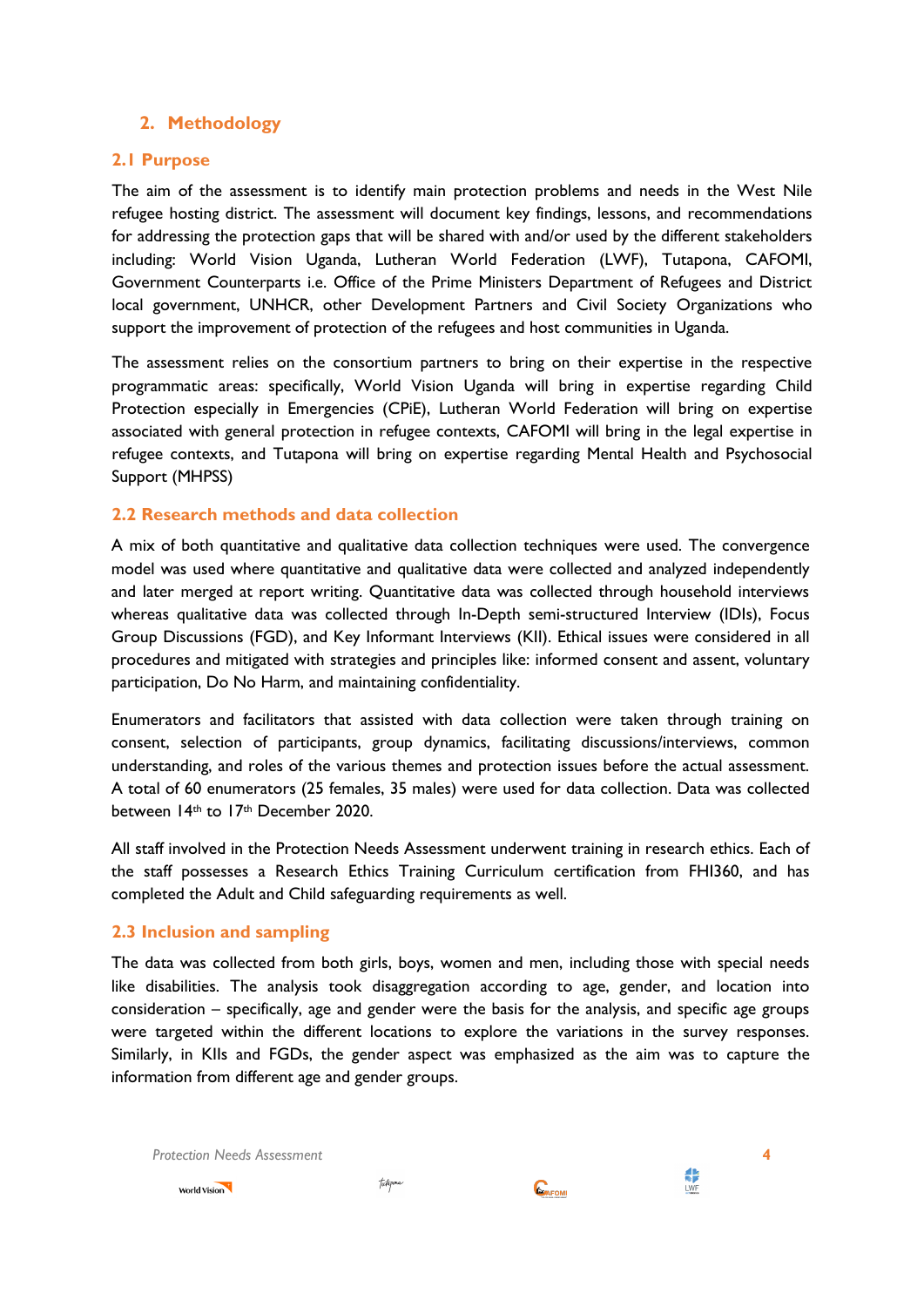The quantitative data collection targeted adults and youth, women and men of working age (18-60 years) in the various locations. For qualitative data collection, in-depth interviews were conducted in English with South Sudanese adults and youths of working age (18-60 years) after informed consent had been given. The sample was not representative and respondents were recruited through community leadership. Within this group, maximum variation sampling was used to select respondents to analyze differences and similarities between different groups, with criteria including documentation status (OPM registration), gender (female heads and household members, male heads), age, and family size. The average number of years respondents had been in Uganda was 2 with approximately 30% having arrived in Uganda as early as 2016. The seven Key Informant interviews (KIIs) were conducted with policy-makers and practitioners at the sub-national level.

The quantitative data collection tool was designed using Kobo Collect. Kobo Collect is a data collection software leveraged on smartphones with Global Positioning System (GPS) enabled to support geo-referencing of survey locations, and spatial analysis. Qualitative data collection was done through document reviews. Gap-filling was done by using the secondary sources of data on some and using periodic data from other sources. Secondary data was pivotal in the triangulation and validation of the findings. The tables illustrating the distribution of the respondents both for KIIs, FGDs, and the household surveys are in the annex

Multistage sampling was used, were the clusters involved the targeted districts. The districts were then divided into five villages and zones (for the host and refugee communities respectively)  $$ chosen from within each selected target district. From each of the villages and zones, we sampled out the households (population under study, both refugee and host). The representative sample of 3,376 households was calculated using Yamane's sampling formula at a 95% confidence interval as shown below.

$$
n = \frac{N}{1 + N(e)^2}
$$

Where N is the total number of households

- n is the sample size
- e is the error margin

## <span id="page-7-0"></span>**2.4 Limitations**

Household surveys were not conducted in the host communities in Yumbe district due to logistical challenges, however, qualitative data was collected using FGDs and KIIs.

The assessment didn't have enough data to support the need for Mental Health and Psychosocial (MHPSS) services or specific types of needs in the community; such as questions regarding emotional health/resilience, suicide, general motivation, symptoms related to depression, and Post Traumatic Stress Disorder (PTSS).

The findings are based on self-reported responses and may therefore be subject to bias. Additionally, the survey was conducted at household-level, meaning some key indicators for certain were not included. For example, some protection indicators such as incidence of Sexual and Gender-Based Violence (SGBV) were not incorporated as respondents are often reluctant to

*Protection Needs Assessment* **5**







**ENGINE**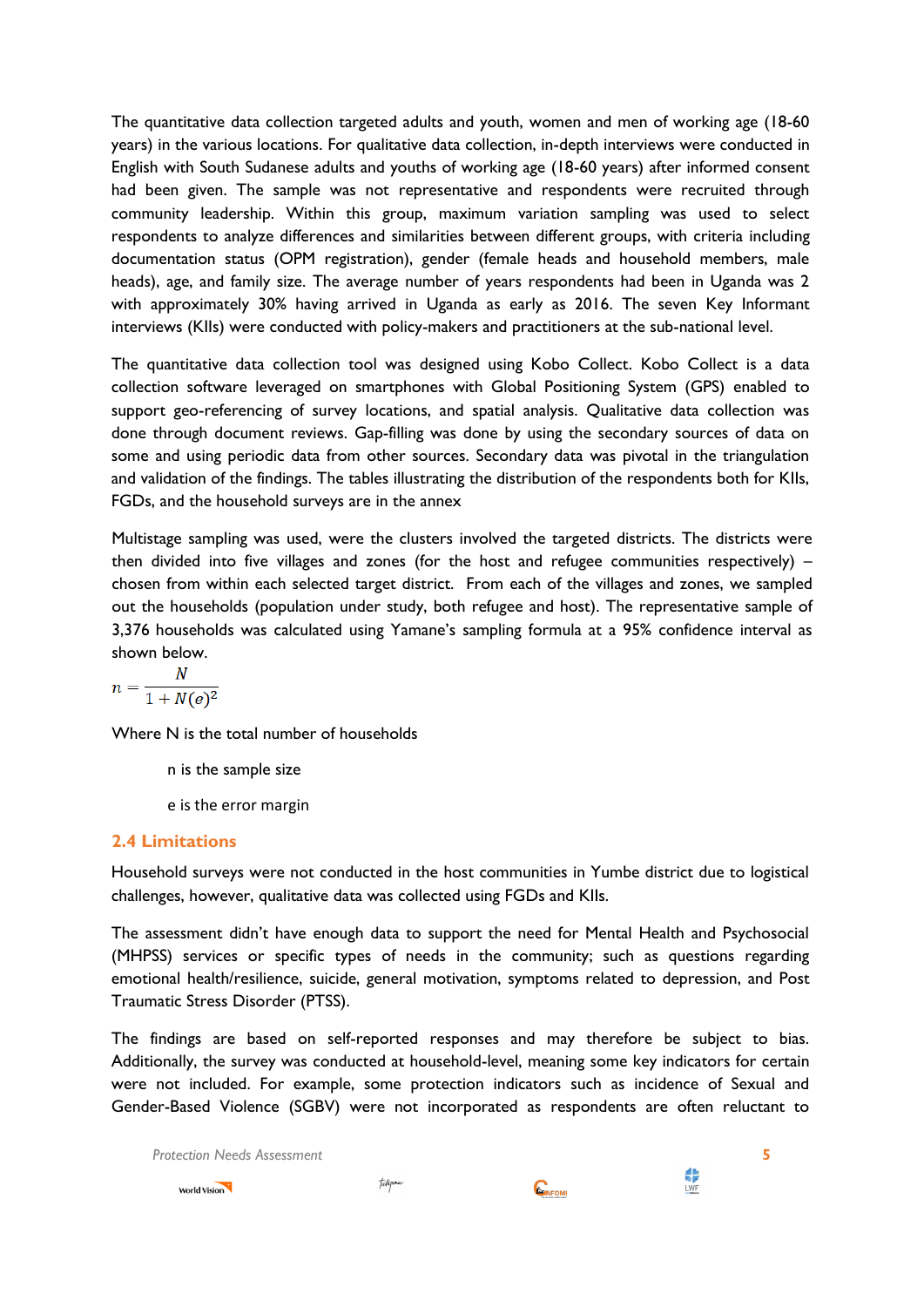discuss sensitive topics such as SGBV with enumerators together with other household members. Collecting this type of information should be done through an individual-level survey with trained protection staff.

### <span id="page-8-0"></span>**2.5 Review of secondary data**

The assessment also reviewed secondary data from a multitude of resources, both internal and external. Internal resources included World Vision evaluation reports and relevant literature whereas the external resources included published literature – these are attached in the annex section.

## <span id="page-8-1"></span>**3. Findings**

This section presents findings from both primary data analysis and secondary data review. The chapter has been organized according to subcategories that have an interplay with the protection of people in the communities they live. These include: legal status & identity, protection & safety, child protection, women empowerment & inclusion, livelihoods & resilience, COVID-19 and its impact on communities. The secondary data along with the primary data collected through KII and FGD was used in triangulation with the household surveys.

#### <span id="page-8-2"></span>**3.1 Characteristics of respondents**

The representative sample of 3,376 respondents was sufficiently considered after the calculations for inference. Proportional allocation to sampling gave the number of households that were randomly selected by the enumerators using the right-hand rule. The table can be found in the Annex section.

| Category | Adiumani | Lamwo | Madi-okollo | Obongi | Terego | Yumbe | Overall | <b>Number</b> |
|----------|----------|-------|-------------|--------|--------|-------|---------|---------------|
| Host     | 31%      | 27%   | 8%          | 40%    | 47%    | 0%    | 28%     | n=788         |
| Refugee  | 69%      | 73%   | 82%         | 60%    | 53%    | 100%  | 72%     | $n = 2046$    |

<span id="page-8-3"></span>*Table I Nationality of the respondents*

Overall, the assessment reached 28% of the respondents from host communities and 72% of the respondents from refugee communities. The distribution of the respondents was good enough to bring out the 70:30 % representation from both refugee and host communities.



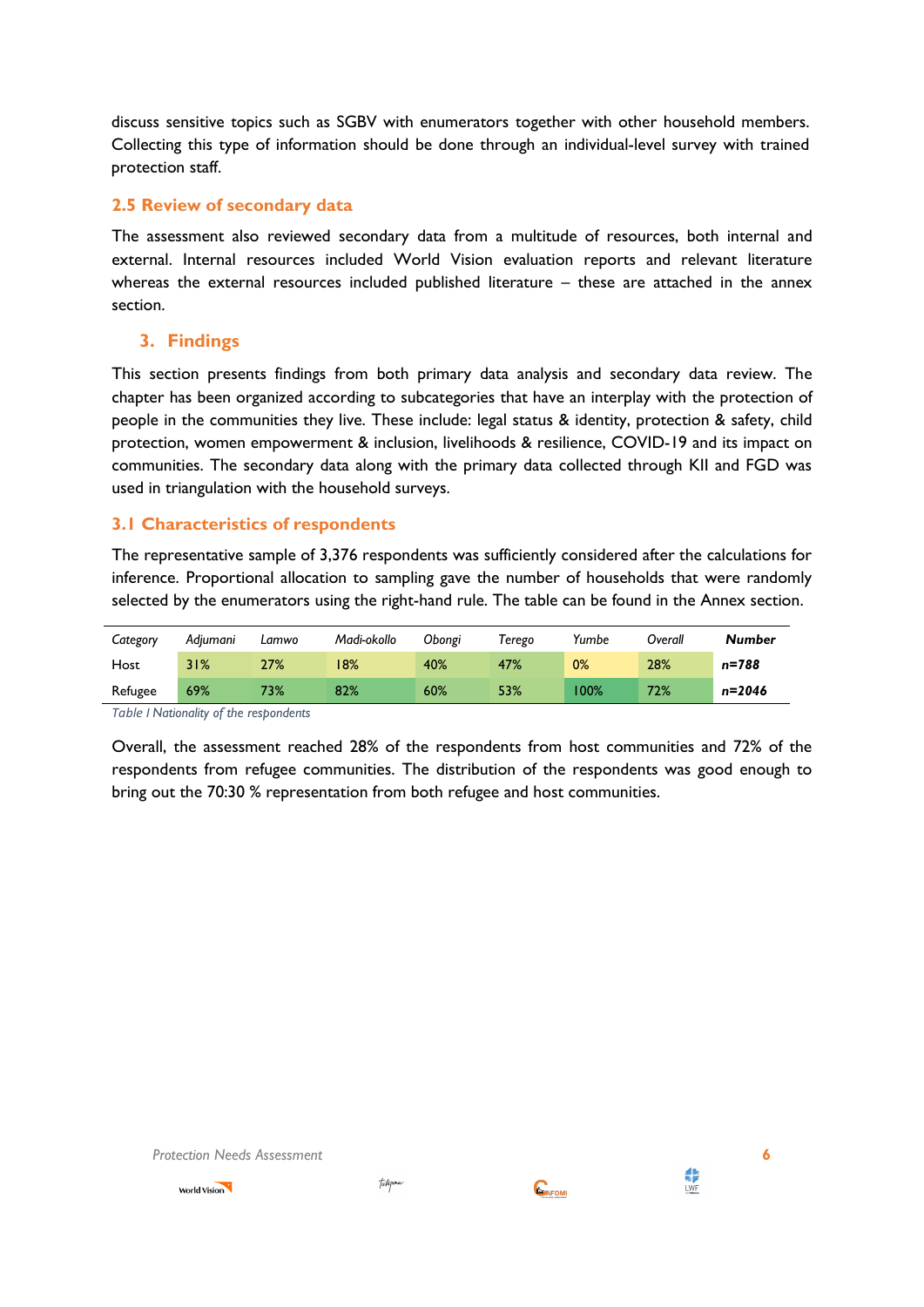

**Respondent locations** 

<span id="page-9-1"></span>*Table II Respondent locations*

Of the respondents, 19.3% were from Adjumani, 26.6% from Bidibidi, 18.3% from Rhino Camp, 11.5% from Palorinya, 14.2% from Palabek and 10.2% from Imvepi.

92% of the households that participated in the assessment had at least one member who was below 18 years of age. Yumbe district had the highest percentage of households with children (97.8%) followed by Madi-Okollo (95.5%). The findings on the presence of children in families pointed at the need to think of children in any program that targets the surveyed districts. Overall, 35% of the respondents were male whereas 65% of the respondents were female - this was in line with the reality that 82% of the population of concern are women and children<sup>5</sup>.

From the host communities, we were more likely to find women in the household to survey, as men tend to leave the households for sustenance and livelihood activities. The respondents' median age was 32 years while the mean age was 37, this generally depicted that households had members of productive age.

Across the districts, 70% of the respondents were household heads while 30% were any other adult members within the households – this braces the survey results since we have more household heads interviewed. The household head median age was 41 years which was higher than most of the respondent's median age (32 years) by 9 years.

## <span id="page-9-0"></span>**3.2 Legal status and identity**

Registration and documentation are the first steps in ensuring protection and facilitating access to basic services by refugees and other persons of concern – it is therefore vital in the identification of persons with specific needs within a population for appropriate protection response hence its importance within the refugee population.<sup>6</sup> According to a UNHCR report<sup>7</sup>, the majority (78.6%) of the refugees claimed that their family members were registered and own some form of identity documents8. However, 13% claimed to neither being registered nor having a form of identification document, this seems in line with the findings of the assessment where 27% of the refugees who lived in the household three months before the assessment were not registered. Compared to the host counterparts, 29.8% of the host respondents in the households were not registered.

The same report noted that unregistered populations were noted among newborns and highest among women aged 25 – 59 years in Adjumani district. The reasons included delayed access to

*Protection Needs Assessment* **1**



1





<sup>5</sup> UNHCR, Uganda Refugee Statistics Dashboard – December 2019

<sup>6</sup> UNHCR Guidance on Registration and Identity Management

<sup>7</sup> UNHCR Age, Gender and Diversity (AGD) 2019 report

<sup>8</sup> Identification documents include asylum seeker certificate, refugee family attestation and refugee ID card.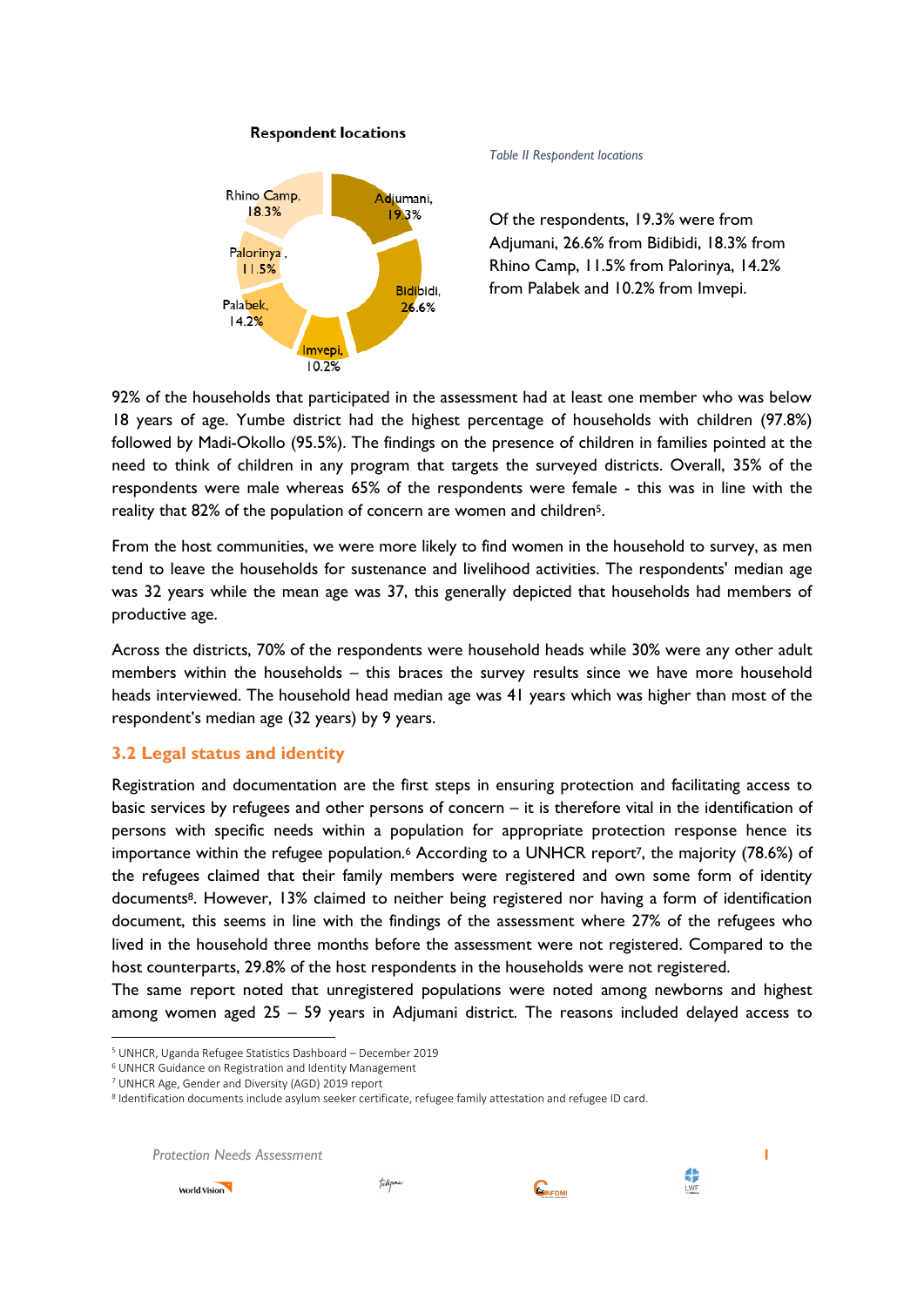registration services especially experienced with new arrivals due to long stays at the reception centers. Furthermore, during the Focus Group Discussions, female ethnic and religious minorities in Terego district highlighted that they could not access the registration services due to family reunification being temporarily halted in Lobule settlement. During the focus group discussions in Omugo settlement, both male and female refugees also complained about long procedures, delays, and bureaucracy in accessing documentation – these delays were attributed to the high number of refugees seeking registration services at the same time hence long queues experienced in the centers. *"We normally go early to the registration centers but they [OPM] delay to work on us, we stay in long lines under the sun and its tiring…"* (Young Woman, FGD, Omugo). Children born within intermarriages between the refugees and nationals were also noted to have challenges in accessing registration services in Yumbe district due to delays especially in merging documents. Other reasons for not being registered are summarized in the table below.

| Reasons for not being registered (Refugee community) |          |       |             |        |        |       |         |  |  |  |  |  |
|------------------------------------------------------|----------|-------|-------------|--------|--------|-------|---------|--|--|--|--|--|
| Reason                                               | Adiumani | Lamwo | Madi-okollo | Obongi | Terego | Yumbe | Overall |  |  |  |  |  |
| Absent during verification                           | 33%      | 29%   | 32%         | 43%    | 20%    | 22%   | 28%     |  |  |  |  |  |
| Denied registration                                  | $0\%$    | $0\%$ | 2%          | $0\%$  | 2%     | ا%    | $1\%$   |  |  |  |  |  |
| Newly arrived                                        | 46%      | 34%   | 47%         | 22%    | 48%    | 31%   | 38%     |  |  |  |  |  |
| Others                                               | 22%      | 37%   | 18%         | 28%    | 30%    | 46%   | 32%     |  |  |  |  |  |
| Refused to register                                  | 0%       | $0\%$ | $0\%$       | 7%     | $0\%$  | 0%    | $0\%$   |  |  |  |  |  |

<span id="page-10-1"></span>*Table III Reasons for not being registered (Refugee community)*

The key informants also reported similar causes of the problems of registration. The OPM highlighted that refugees lacked proper documentation to ascertain the origin and this always led to delays in registration. Besides, scheduling of the registrations was noted as some of the causes of the lack of registration among the refugees. Other challenges noted by the OPM included difficulties in registering spontaneous arrivals, absence of UNHCR staff, prolonged time taken to interview asylum seekers, forging of birth documents by the refugees, delays in obtaining police letters, lack of knowledge about proper procedures to follow during registration and children becoming heads of households due to absence of parents.

The VENA<sup>9</sup> report findings are in agreement with the above, where it is noted that the most common reasons why households had unregistered members included being new arrivals in the settlement and awaiting registration, missing the 2018 verification exercise, and having newborn babies that were not yet registered. This calls for targeted interventions in bringing registration services closer to people.

#### <span id="page-10-0"></span>**3.2.1 Birth registration**

We also asked the respondents about birth registration, as evident by the presence of a birth certificate; over 40% of these respondents in both refugee and host communities claimed that most of their children didn't possess birth certificates as shown below;

| Absence of birth certificates among children below 5 years             |          |       |             |        |        |       |          |  |  |  |  |
|------------------------------------------------------------------------|----------|-------|-------------|--------|--------|-------|----------|--|--|--|--|
| <b>Birth certificate</b>                                               | Adjumani | Lamwo | Madi-okollo | Obongi | Terego | Yumbe | Overall  |  |  |  |  |
| <sup>9</sup> Vulnerability and Essential Needs Assessment October 2020 |          |       |             |        |        |       |          |  |  |  |  |
| <b>Protection Needs Assessment</b>                                     |          |       |             |        |        |       |          |  |  |  |  |
| <b>World Vision</b>                                                    |          |       | Tutapona    |        |        |       | ╬<br>LWF |  |  |  |  |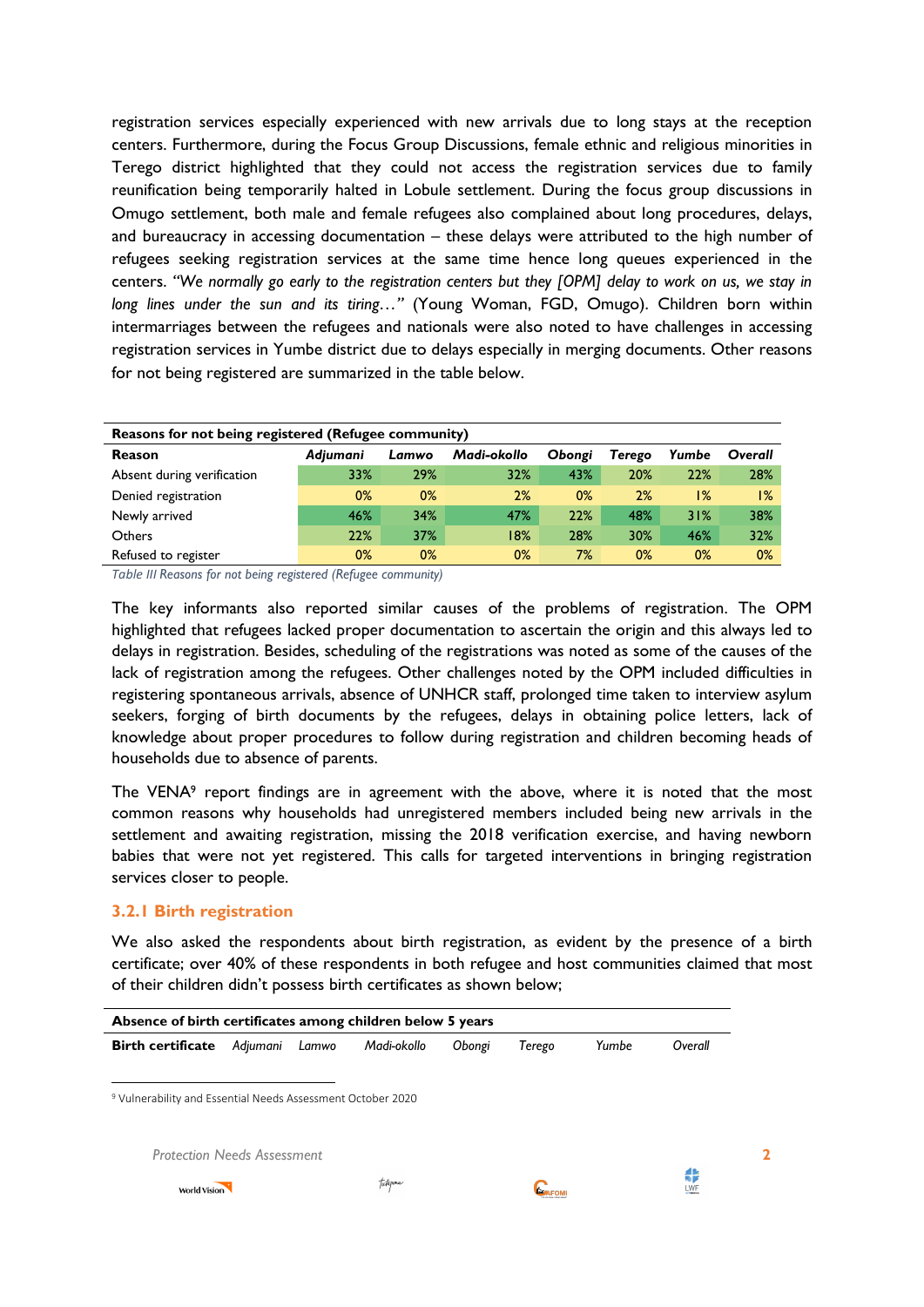| Host    | 24.30% | 55.30% | $62.00\%$ | $76.50\%$ | 47.60% | 39.80% | 47.10% |
|---------|--------|--------|-----------|-----------|--------|--------|--------|
| Refugee | 18.2%  | 53.3%  | 52.8%     | 60.5%     | 40.1%  | 0.0%   | 42.0%  |

<span id="page-11-2"></span>*Table IV Absence of birth certificates among children below 5 years*

The reasons for not registering their children at birth revolve around the issues discussed previously including being new arrivals in the settlement and awaiting registration for the refugees among others as cited by the VENA 2020 report. Furthermore, the failure of children to have their birth certificates was also attributed to a lack of knowledge about the process from both host and refugee communities. Quantitative data indicates that over 835 household respondents claimed they had members that were unregistered with males (928) and females (879). Among the host community, respondents claimed that most of the members were too young to be registered whereas in the refugee community, they were characterized by most being newborns, being absent during registration, and others claimed that COVID-19 restrictions had hindered them from accessing the service. However, it was also noted that some of these members deliberately did not turn up for registration.

We also note that only 35% of the respondents claimed that they could access services with identification, which is a rather low number. On further investigation about the matter, approximately 30% of the focus group discussion participants expressed their concern on how hard it is for them to access medical services without registration – this was rampant in the refugee communities and it was a major issue for both women and men. *"At the health centers they first ask us for our identity documents, and some doctors don't even pay attention to your case unless you can provide proof of registration"* (Young Man, FGD, Imvepi). Targeted interventions for birth registration are a critical need for residents in the areas of study.

#### <span id="page-11-0"></span>**3.3 Protection and safety**

#### <span id="page-11-1"></span>**3.3.1 Physical protection**

Nearly half (46.5%) of the refugee respondents interviewed reported being afraid of their safety. Of the 6 study districts, Yumbe recorded the highest percentage (63.1%) of respondents reporting fear of their safety, followed by Madi-okollo (49.9%), Obongi (49.1%), and Terego (28.4%). The VENA 2020 report highlights the presence of concerns including safety and security issues among vulnerable persons. However, it was not possible to statistically demonstrate that a number of these groups meet indicators of protection vulnerability solely through reliance on the VENA dataset. This was due to limitations of the VENA dataset, small sample sizes in respect of certain groups (for example, concerning certain categories of PSNs) and gaps in the data collected during VENA and from the ProGres v4 registration database. During a FGD with men in Imvepi Settlement, most of the security concerns they faced relied upon sharing of the resources especially fuel and land for cultivation – they noted that this led to conflicts with the host community hence threatening peaceful coexistence.

We also note that fear of insecurity is experienced more by women and girls in the refugee and host communities since the majority of both men (68.9%) and women (66.4%) interviewed reported that women and girls worry about their security in their community. Refugee women and girls experience more fear as noted by the findings - almost half (49.4%) of refugee women interviewed

*Protection Needs Assessment* **3**



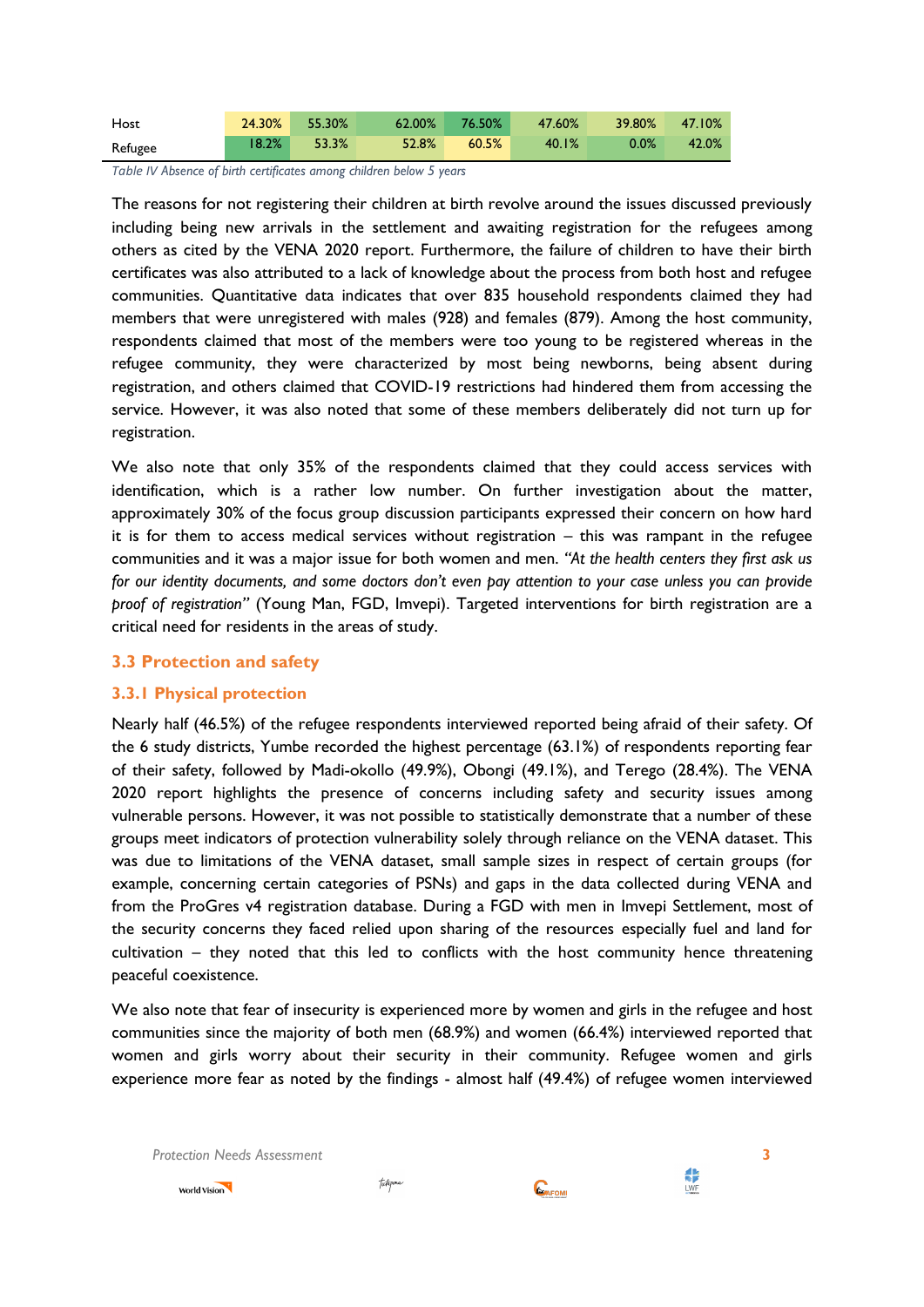reported being worried about their security while just 17% of their counterparts from the host community interviewed reported being worried about their security.

Through secondary data, we observed that even the legal and physical structures like the Refugee Welfare Committees (RWCs), police courts were inaccessible to the refugees in instances of insecurity. This translated to lack or delayed response and feedback, lack of justice, discrimination, and language barrier. It was highlighted that the RWCs lacked physical presence or offices within the settlements and this often-hindered access to their services. Furthermore, they were associated with corruption cases and this was attributed to lack of incentives. It was noted that the police lacked support and relevant infrastructure (*fuel, vehicles, holding cells*) hampering service delivery to the refugee communities. Besides, poor remuneration to the police contributed to corruption incidences since they demand bribes to facilitate their service delivery. The refugees also indicated that many times, the courts and the police lack adequate personnel to efficiently deliver their mandate resulting in a backlog of cases hence justice not being delivered to victims.

#### <span id="page-12-0"></span>**3.3.2 Places of insecurity for women and girls**

The respondents were also asked about the places that make them feel insecure, the majority 81% cited firewood collection points as places of insecurity, of these 53% were female as compared to the 28% male. The firewood collection points are insecure because of competition of resources between the host and refugee communities as observed by a key informant.

This shows that women are more affected by the firewood collection points – furthermore, the safety audit report 2020 highlighted that over 51% (56% male, 45% female) of the respondents in Lamwo district reported being aware of sexual violence happening all in the community spots especially including firewood collection points. There were other places where the respondents cited as insecure places for women and girls namely; water points, when traveling to the market; at latrines/bathing facilities, and the disco halls.

#### <span id="page-12-1"></span>**3.3.3 Violence against women and girls**

According to the assessment, women and girls experience violence in their communities. The majority (66%) of respondents (65% female, 35% male) interviewed reported that women and girls experience violence in the communities they live. The district of Lamwo reported the highest percentage (84.2%) of respondents that reported women and girls as experiencing violence in their communities. This was followed by Yumbe (67.9%), Obongi (65.7%), Terego (61.5%), Adjumani (60.7%) and lastly, Madi-okollo (57.6%).

The respondents were also asked about what forms of violence they experienced within their communities; the majority 39% (24% female, 14% male) cited domestic violence as the most common form of violence against women and girls. They also named other forms of violence as forced marriage noted by 14% of the respondents (10% female, 5% male), and sexual assault, denial of resources, & emotional violence cited each by 13% of the respondents and rape by only 9%.

These findings confirm similar claims by the AGD report<sup>10</sup> where refugees highlighted that they were at risk of various forms of violence such as physical violence and assault from fellow refugees and

*Protection Needs Assessment* **4**



 $\overline{a}$ 





**ENGINE** 

<sup>10</sup> UNHCR Age, Gender and Diversity (AGD) 2019 report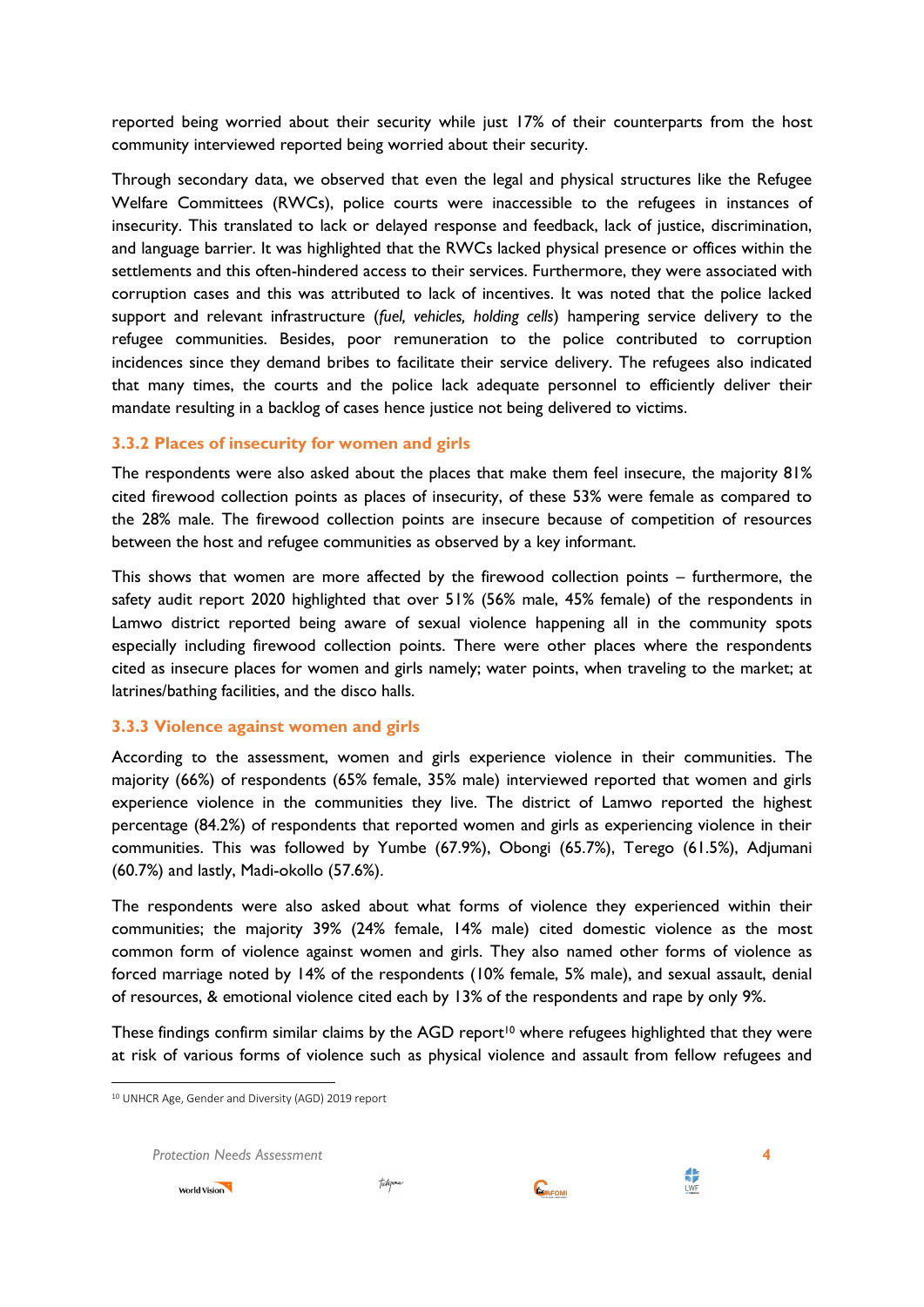host communities, rape, defilement, domestic violence, and emotional abuse. Girls and women were at more risk of physical violence and assault when fetching grass, firewood, and water, having no male figure in the household, and when they fail to fulfill their conjugal rights to their partners (husbands). School going girls aged between 12 and 17 years indicated that they faced the risk of rape and defilement from boys who would threaten them with physical assault in case they refused their advances – this group also noted that girls would be laughed at during menstruation by their male counterparts who would say *"a billy goat has been killed in class*" as mentioned in a mixed FGD in Adjumani.

The respondents were further asked about what caused this violence against women and girls in the community where the majority 42% (27% female, 15% male) claimed that the low levels of income were the main cause of violence. In most cases, the respondents (50.6%) cited that COVID-19 hindered their access to various services, this led to the loss of incomes as their petty businesses were disrupted by the lockdown. Compared to the other locations, 60.3% of the respondents in Yumbe also note this pinch of the COVID-19 effect. Even for the other locations 51.1%, 49.7%, 42.2%, and 39.4% of the respondents in Terego, Madi-okollo, Obongi, and Adjumani districts respectively cited COVID-19 leading to the loss of income. Consequently, through Focus Group Discussions, we realized that the refugees and hosts operate small businesses that were closed following the SOPs for the Ministry of Health to prevent the spread of the virus in the communities, "*Most household heads especially the men are now idle and spend more time at home where the pressures for home-based needs makes them violent with their families*" a young woman in Yumbe noted.

A qualitative study<sup>11</sup> conducted in Bidibidi refugee settlement highlights that a lack of economic resources was seen as contributing to early marriage to ease financial strains felt by families. As a young woman explained, *"poverty is one of the causes of SGBV in our community. Most people here force their young girls to get married at an early age against their will just to get rich and this is very common in the settlement"* (Young Women, FGD, Bidibidi). Another participant reiterated poverty's negative impacts on adolescent girls and young women: *"There is poverty where resources are not enough, bringing desperate measures taken by young girls like prostitution, early marriages, and even spouses fighting."* (Young Men FGD Bidibidi). Early marriage was also described as a phenomenon that occurred at the nexus of poverty and sexual violence*. "sometimes parents cause some of the abuses such as early marriages by pushing their girls to get married to the people who rape them. This is probably due to sometimes culture and other times poverty of the parents"* (Young Woman, FGD Omugo). The same study observed that inequitable gender norms and practices such as dowry underpinned SGBV targeting adolescent girls and young women. As one youth elaborated: *"Our culture elevates men more than women, thus many rules are against women and girls. All these are factors that lead to SBGV in our communities. For example, a man cannot for any reason be denied sex when he paid the dowry. This can cause a serious fight, even when it comes after assault for something else, and can cause reporting to elders. In most cases when it comes to sex-related matters in wedded families, the women are on the losing end."* (Young Man, FGD, Bidibidi).

*Protection Needs Assessment* **5**



1





<sup>&</sup>lt;sup>11</sup> Exploring resource scarcity and contextual influences on wellbeing among young refugees in Bidi Bidi refugee settlement, Uganda: findings from a qualitative study 2021, by Carmen H. Logie<sup>1,2\*,</sup> Moses Okumu<sup>3</sup>, Maya Latif<sup>1</sup>, Daniel Kibuuka Musoke<sup>4</sup>, Simon Odong Lukone<sup>5</sup>, Simon Mwima<sup>6</sup> and Peter Kyambadde<sup>7</sup>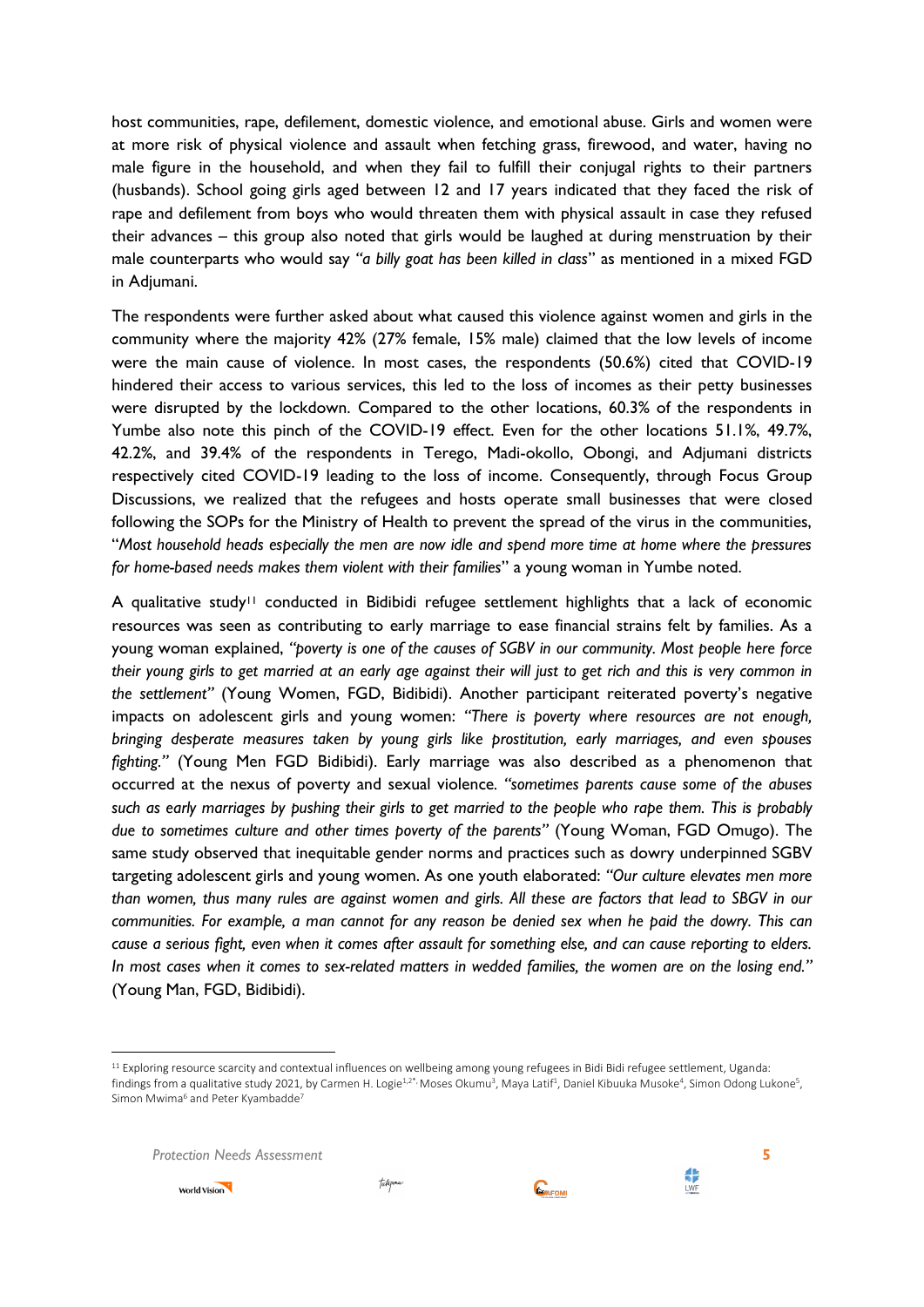Our findings also reveal that 18% of the respondents (12% female, 6% male) claimed that cultural norms are one of the main causes of violence against women and girls, followed by unequal gender dynamics (14%, 9% female, 5% male), inadequate action against perpetrators (11%, 7% female, 4% male), and women empowerment (10%, 6% female, 4% male)*. "Women vulnerabilities are mostly to do with sexual abuse",* one KII informant notes, *"we have had rape cases happening and then perpetrators not being apprehended, mostly because of it's how the system plays out in terms of apprehending perpetrators."* In some instances, as mentioned during one female FGD, young girls are at risk of teenage pregnancy – this kind of situation exposes young mothers and girls to sexual exploitation and abuse (SEA) in the struggle to reach their basic needs and for the child.

Consequently, we also noted that COVID-19 amplified violence, especially against women and children, the majority of the respondents (from mixed group FGDs) highlighted that there were increased stressors on the household (i.e., loss of income, limited food, lockdown/ isolation) which has led to a sharp increase in domestic violence. A key informant also observed that crime rates increased within the communities for example theft, rape, defilement and she further claims that this is because of drug and substance abuse brought about by the redundancy.

#### <span id="page-14-0"></span>**3.3.4 Perpetrators of violence against women and girls.**

The respondents were asked about who the perpetrators of violence against women and girls were. The majority (36%, 23% female, 13% male) claimed that drug addicts/users were the main perpetrators, followed by husbands cited by 29% (19% female, 11% male) of the respondents, youth by 28% (18% female, 11% male) and Boda-boda riders by 6% (4% female, 2% male).

Fascinatingly, the majority (61%) of host male respondents reported husbands as perpetrators of SGBV. There was a slight difference with the refugee male respondents with 52% of those interviewed reporting husbands as perpetrators of violence. Madi-Okollo (53%) recorded the highest proportion of refugee male respondents reporting husbands as perpetrators of SGBV. This was followed by Terego (56%) and Yumbe (52%). This provides evidence that community members are aware of these perpetrators, and more efforts need to be channeled in apprehending these wrongdoers.

A lesser percentage of the respondents (2.3%) highlighted that humanitarian workers as perpetrators of violence. It is however important to note that considering the role that humanitarian workers play in these communities, 2.3% of the respondents reporting them as perpetrators is a significant proportion that calls for the attention and concern of all the stakeholders to safeguard the refugees and host members

#### <span id="page-14-1"></span>**3.3.5 Availability of SGBV reporting channels in communities**

When asked about the availability of channels for reporting SGBV, a big proportion (93%) reported the availability of reporting channels. Sadly, the existing reporting channels include; block leaders, Local Council leaders, RWCs, parasocial workers, neighbors, Child Protection Committees, and the police, who were noted to be insecure in terms of breaching confidentiality as claimed by a key informant. Additionally, this has limited the freedom of the victims especially the young women and girls to report such cases in time. The assessment also notes that over 37% (37.2% refugee, host 44.5%) of the respondents, both refugee, and host claim to have ever experience SGBV, this is a large number that needs to be addressed.

*Protection Needs Assessment* **6**



*futapma* 





**ENGINE**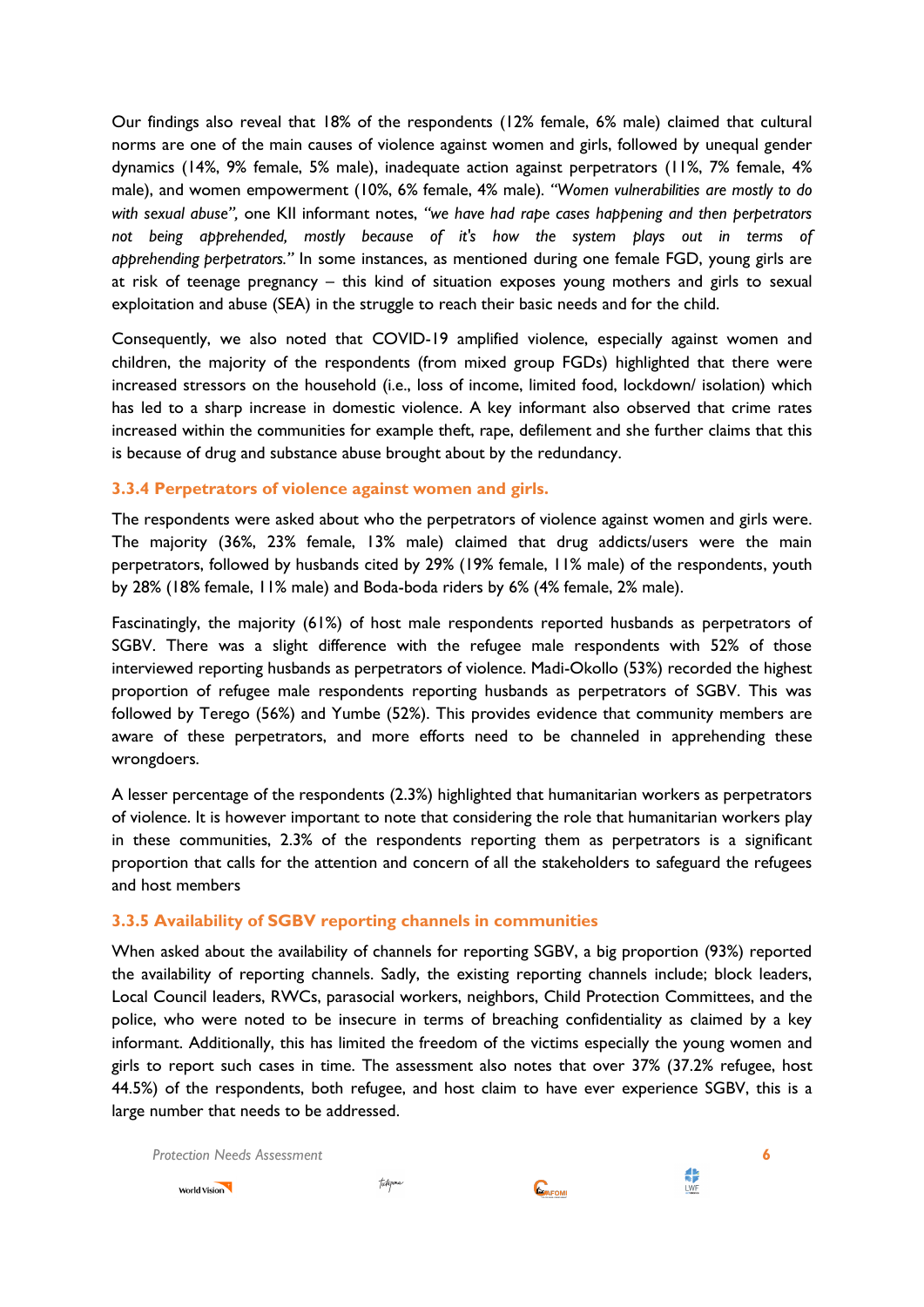The findings of the Safety Audit report<sup>12</sup> in Lamwo district also confirm the above claims highlighting that the majority 80% (85% male and 73% female) of the community members interviewed were knowledgeable and aware of at least three (3) service points where children and adolescent girls often go to for help when they have been victims of a certain form of violence. The report further notes that 75% (78% of the male and 72% of the female) of the respondents were aware of at least three (3) service points where women often go to for help when they have been victims of a certain form of violence

#### <span id="page-15-0"></span>**3.3.6 Reporting of SGBV Cases.**

Majority of host community respondents (79.2%) who had reported knowledge of someone who had experienced violence confirmed that the SGBV cases were reported. 10.8% answered that the cases were not reported. Obongi (94.3%) recorded the biggest proportion of respondents while Terego (74.0%) recorded the least proportion. This is associated with the fact noted that when perpetrators are reported, they are released in just a few days without serving their punishments. The qualitative data also elaborates that cases when reported to the police, they ask for 'transport money' for taking perpetrators to court and airtime to follow-up with the cases – this makes it difficult for the victims to afford such funds given their vulnerabilities.

The refugees also acknowledged the existence of reporting structures within the community and services for SGBV survivors. However, it was noted that there were challenges experienced during reporting and accessing services. Fear was reported as the major challenge. The majority of the female refugees reported fear due to threats from perpetrators especially when these were relatives or husbands, in addition to fear of being divorced. Young girls mentioned the fear of being beaten by their parents in case they reported cases of rape and defilement to the authorities. SGBV survivors, both male, and female feared being stigmatized and discriminated against by their community members. It was noted that police posts were located far from the settlements and this hindered survivors from reporting SGBV incidents. The majority of the refugees in the focus group discussions expressed concern about the fact that when they reported, no action was taken by the police and this was attributed to corruption cases where the perpetrators bribed the police for release without any charges.

## <span id="page-15-1"></span>**3.3.7 Availability of services for SGBV survivors.**

#### **Medical services**

 $\overline{a}$ 

Regarding the availability of medical services for survivors, the majority (82.9%) of all the respondents interviewed reported the existence of medical services for SGBV survivors. Adjumani (95.8%) followed by Obongi (89.0%) and Yumbe (84.5%) districts recorded the highest proportion of respondents who reported the availability of medical services for SGBV survivors. Lamwo (30.2%) followed by Madi-Okollo (29.2%) and Terego (20.4%) recorded the biggest proportion of respondents who reported unavailability of medical services for SGBV survivors. Of all the respondents for this question, only 17.9% reported the unavailability of medical services for SGBV survivors. As was the case for all the respondents, Lamwo (30.5%) followed by Madi-okollo (26.8%)

*Protection Needs Assessment* **7**







<sup>12</sup> Safety Audit Report Palabek Settlement, Lamwo District August 2020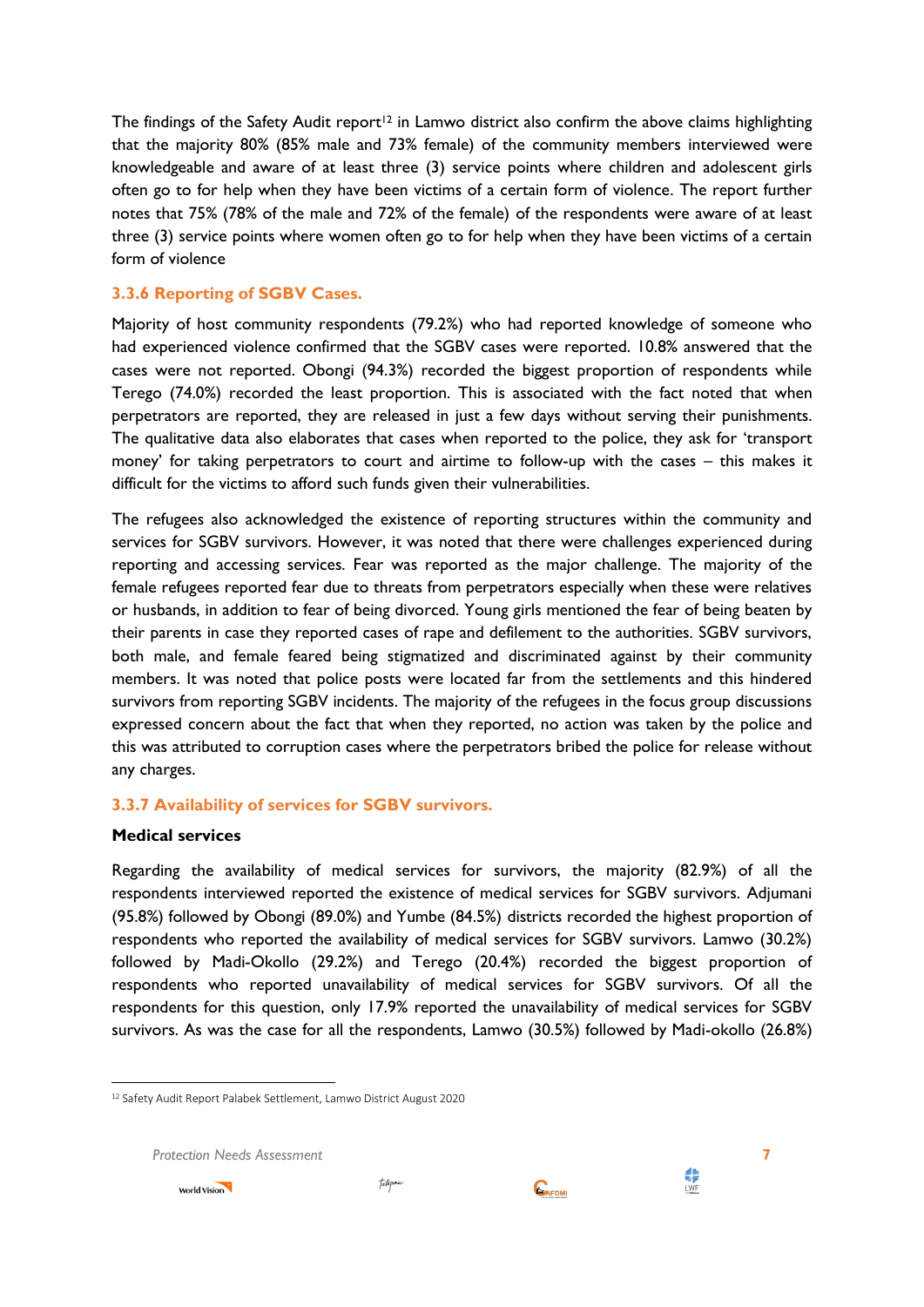and Terego (22.9%) recorded the biggest proportion of *female* respondents who reported unavailability of medical services for SGBV survivors.

Much as the respondents reported the availability of medical services for the SGBV survivors, secondary data highlights that the distance to the health facilities was a challenge to access health services for the SGBV victims – lack of information on what services to seek or where to report was also highlighted across the focus discussions among all age groups.

### **Mental Health Psychosocial Support (MHPSS)**

During the interaction with respondents in the highlighted districts, the majority (69% and 55%) of the respondents in both refugee and host communities respectively disagreed upon having access to Mental Health Psychosocial support in their communities for survivors. This is also associated with the lack of safe space for girls to go and express their issues and the low numbers of partners to provide the services directly to the SGBV survivors in the communities as conveyed by a key informant. Secondary data from one of the partners (Tutapona) supports the position that the mental health needs in the general population are significant, but are often overlooked in favor of services just for specialized categories – the MHPSS needs include emotional health/resilience, suicide counseling, general motivation, symptoms related to depression, and Post Traumatic Stress Disorder. This calls for more targeted programming, especially in this line.

| Unavailability of MHPSS for survivors in the communities.                |                                                                                                                       |        |       |                             |          |       |                |  |  |  |  |
|--------------------------------------------------------------------------|-----------------------------------------------------------------------------------------------------------------------|--------|-------|-----------------------------|----------|-------|----------------|--|--|--|--|
| Yumbe<br>Madi-okollo<br>Adjumani<br>Obongi<br>Overall<br>Terego<br>Lamwo |                                                                                                                       |        |       |                             |          |       |                |  |  |  |  |
| 64.2%                                                                    | 69.2%                                                                                                                 | 84.9%  | 68.2% | 69.6%                       | 0.0%     | 69.0% | <b>Host</b>    |  |  |  |  |
| 41.0%                                                                    | 72.5%                                                                                                                 | 54.5%  | 67.1% | 59.8%                       | 50.6%    | 55.7% | <b>Refugee</b> |  |  |  |  |
| _ , , , , , ,                                                            | $\mathbf{r}$ , $\mathbf{r}$ , $\mathbf{r}$ , $\mathbf{r}$ , $\mathbf{r}$ , $\mathbf{r}$ , $\mathbf{r}$ , $\mathbf{r}$ | .<br>. |       | $\cdot$ <i>In assemble.</i> | $\cdots$ |       |                |  |  |  |  |

<span id="page-16-0"></span>*Table V Unavailability of mental health psychosocial support (MHPSS) for SGBV survivors*

#### **Legal services**

We also note that there are legal services within the communities, both refugee and host, however, these services are not spread evenly in the areas under study. We asked the respondents if the GBV survivors accessed legal services, it's sad to note that these survivors often don't get the stature of such services as highlighted by 69.6% and 73.5% of the respondents in the refugee and host locations respectively as seen below;

| Legal services unavailable for survivors in the communities              |                                                                  |       |       |       |       |       |         |  |  |  |  |  |
|--------------------------------------------------------------------------|------------------------------------------------------------------|-------|-------|-------|-------|-------|---------|--|--|--|--|--|
| Madi-okollo<br>Adjumani<br>Yumbe<br>Obongi<br>Overall<br>Terego<br>Lamwo |                                                                  |       |       |       |       |       |         |  |  |  |  |  |
| 70.7%                                                                    | 70.8%                                                            | 55.8% | 69.7% | 68.8% | 74.1% | 69.6% | Refugee |  |  |  |  |  |
| 83.2%                                                                    | 39.6%<br>0.0%<br>70.1%<br>73.5%<br>77.1%<br>73.4%<br><b>Host</b> |       |       |       |       |       |         |  |  |  |  |  |

<span id="page-16-1"></span>*Table VI Legal services unavailable for survivors in the communities*

Furthermore, qualitative data suggests that the bureaucracy in the legal services is unbearable  $-$  a young woman in an FGD in Bidibidi refugee settlement noted that the GBV cases 'die' at the police station due to lack of follow up by the partners.

*Protection Needs Assessment* **8**



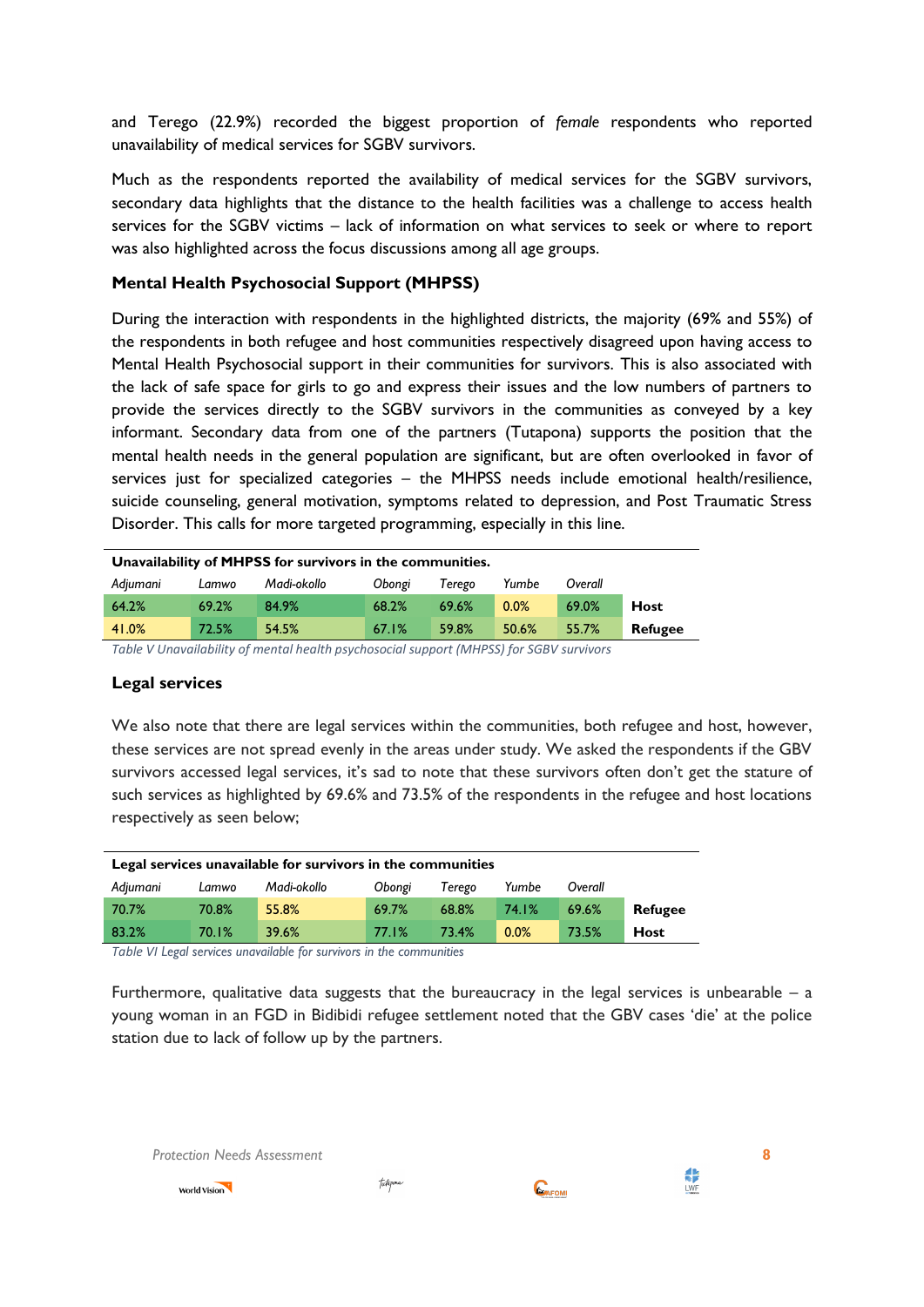## **Protection Houses to the SGBV survivors**

Respondents were also asked if there were protection houses for the SGBV survivors, and the majority of the host community (77.3%) claimed that there were no houses for the survivors as compared to the 74.2% of the respondents in the refugee communities. It is important to note that 100%, 95.3%, and 88.7% of the respondents in Yumbe, Lamwo, and Madi-okollo districts respectively are greatly affected by this in the host communities as compared to the 88%, 79.6%, 77.2%, and 76.8% of the respondents in refugee communities in Lamwo, Yumbe, Terego, and Madi-okollo districts as shown in table below.

| Unavailability of protection Houses to the survivors in the communities       |       |       |       |       |        |       |             |  |  |  |  |
|-------------------------------------------------------------------------------|-------|-------|-------|-------|--------|-------|-------------|--|--|--|--|
| Madi-okollo<br>Yumbe<br>Adjumani<br>Obongi<br>Overall<br>Terego<br>Lamwo      |       |       |       |       |        |       |             |  |  |  |  |
| 77.5%                                                                         | 95.3% | 88.7% | 66.2% | 74.4% | 100.0% | 77.3% | <b>Host</b> |  |  |  |  |
| 59.8%<br>88.0%<br>61.5%<br>74.2%<br>76.8%<br>77.2%<br>79.6%<br><b>Refugee</b> |       |       |       |       |        |       |             |  |  |  |  |
|                                                                               |       |       |       |       |        |       |             |  |  |  |  |

<span id="page-17-0"></span>*Table VII Unavailability of protection Houses to the survivors in the communities*

A key informant also notices this restrictive factor and advocates for safe spaces and one-stop centers for the GBV survivors – *"… for GBV survivors, what's lacking, in our context [where we have multiple refugee settlements], is the one-stop center or safe space where girls and women can come in and report these cases."* KII Implementing Partner.

#### **Education/Training support**

The majority of the respondents in the host community (78.9%) disagree that education and training support is available as compared to 85.3% of their counterparts in the refugee settlements. Shockingly, 100% of the refugee respondents in Madi-okollo disagreed that education and training support is available - this calls for targeted intervention in education for the refugees in this area.

#### **Case Management Services**

The majority 74.7% of the respondents in the communities (both refugee and host) agree that there were no adequate case management services given to the survivors of GBV. Perhaps this was because of the underfunding that Implementing Partners faced. This was collaborated with a key informant who expressed her concern about the limited funds given that they cannot cover such services effectively, *"… this makes our work tough, especially when you go to the community and you meet such cases day in day out"* she adds.

| Unavailability of case management services to the survivors in the communities |       |       |       |       |       |       |                |  |  |  |  |
|--------------------------------------------------------------------------------|-------|-------|-------|-------|-------|-------|----------------|--|--|--|--|
| Yumbe<br>Madi-okollo<br>Obongi<br>Adjumani<br>Terego<br>Overall<br>Lamwo       |       |       |       |       |       |       |                |  |  |  |  |
| 73.0%                                                                          | 89.7% | 62.5% | 81.2% | 59.5% | 79.3% | 74.7% | <b>Refugee</b> |  |  |  |  |
| 76.9%                                                                          | 86.0% | 77.4% | 86.6% | 80.2% | 0.0%  | 81.4% | Host           |  |  |  |  |

<span id="page-17-1"></span>*Table VIII Unavailability of case management services to the survivors in the communities*

The respondents also expressed their concerns regarding the lack of a resettlement package for the GBV survivors. Over 98% of the respondents (both refugee and host) claim that the GBV survivors don't get appropriate services, this also collaborates with the qualitative findings where respondents find it hard to access health services in the settlement in case of emergencies because of the lengthy

*Protection Needs Assessment* **9**





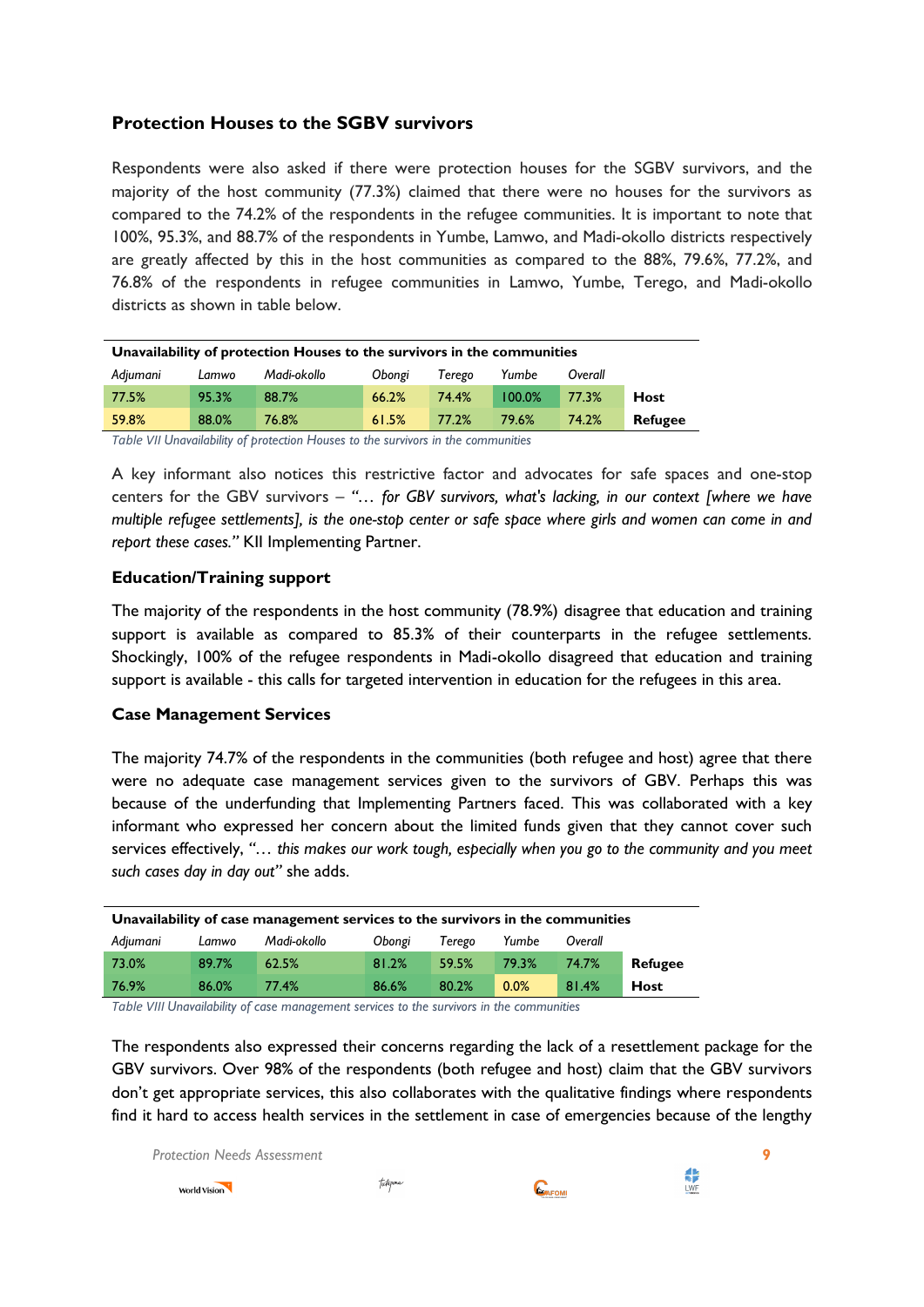procedures and documentation at the police stations; for example, the bureaucracy experienced during handling of SGBV cases as noticed by a young woman in an FGD.

## <span id="page-18-0"></span>**3.4 Child protection**

According to UNICEF<sup>13</sup>, Child protection refers to preventing and responding to violence, exploitation, and abuse against children – including commercial sexual exploitation, trafficking, child labor, and harmful traditional practices, such as female genital mutilation/cutting and child marriage.

| <b>CP Concerns</b>           | Adiumani | Lamwo | Madi-okollo | Obongi | Terego | Yumbe | Overall |
|------------------------------|----------|-------|-------------|--------|--------|-------|---------|
| Child Marriage               | 82%      | 73%   | 47%         | 89%    | 61%    | 79%   | 73%     |
| Sexual Abuse                 | 55%      | 37%   | 26%         | 31%    | 46%    | 37%   | 41%     |
| Child labor                  | 51%      | 17%   | 32%         | 38%    | 35%    | 47%   | 38%     |
| <b>Reduced Meals-Refugee</b> | 50%      | 32%   | 65%         | 37%    | 42%    | 50%   | 46%     |
| Physical violence            | 47%      | 32%   | 46%         | 46%    | 41%    | 47%   | 43%     |
| <b>Reduced Meals-Host</b>    | 41%      | 15%   | 45%         | 30%    | 40%    | $0\%$ | 35%     |
| <b>Emotional Violence</b>    | 19%      | 22%   | 31%         | 24%    | 18%    | 24%   | 22%     |

The table below shows the Child Protection concerns as highlighted by the respondents.

<span id="page-18-1"></span>*Table IX CP Concerns*

Child marriage was the main protection problem across the district as cited by 73% (47% female, 26% male) of the respondents. Others included sexual abuse, inadequate meals in households, and child labor.

Consequently, FGDs with children aged between 12 and 17 years and adults, revealed that children continue to face various forms of risks that included physical violence, rape, child marriages, child labor, SGBV, school dropouts, and harmful practices hence not feeling safe within the communities. Particularly, separated children, orphans, school dropouts, children with disabilities, and girls were at a greater risk. However, boys claimed to feel safer within the settlements as compared to the girls aged between 12 and 17 years.

Reviewing partner data (Tutapona), we note that emotional violence is prevalent, yet it's the most difficult abuse to detect amongst children. The fact that it was the least reported could be due to the failure to detect hence it needs the services of community psychologists with the capacity to identify psychosocial concerns in children.

According to the UNHCR AGD 2019 report, the children claimed that the host community members were hostile towards them and that they were being chased and beaten while going to school in addition to being faced with corporal punishments in schools. Furthermore, the girls indicated that they were faced with child and forced marriages due to the negative conceptions of girls viewed as a source of wealth (dowry), parents unable to provide basic needs to girls like sanitary kits, neglect, and family separation. Rape and defilement among girls, at the household level and within the community were also highlighted. Girls reported incidents of SGBV at home while fetching water, grass, and collecting firewood exposing them to both physical and emotional abuse

*Protection Needs Assessment* **10**



 $\overline{a}$ 



<sup>&</sup>lt;sup>13</sup> What is Child Protection.pdf (unicef.org) 03.01.2021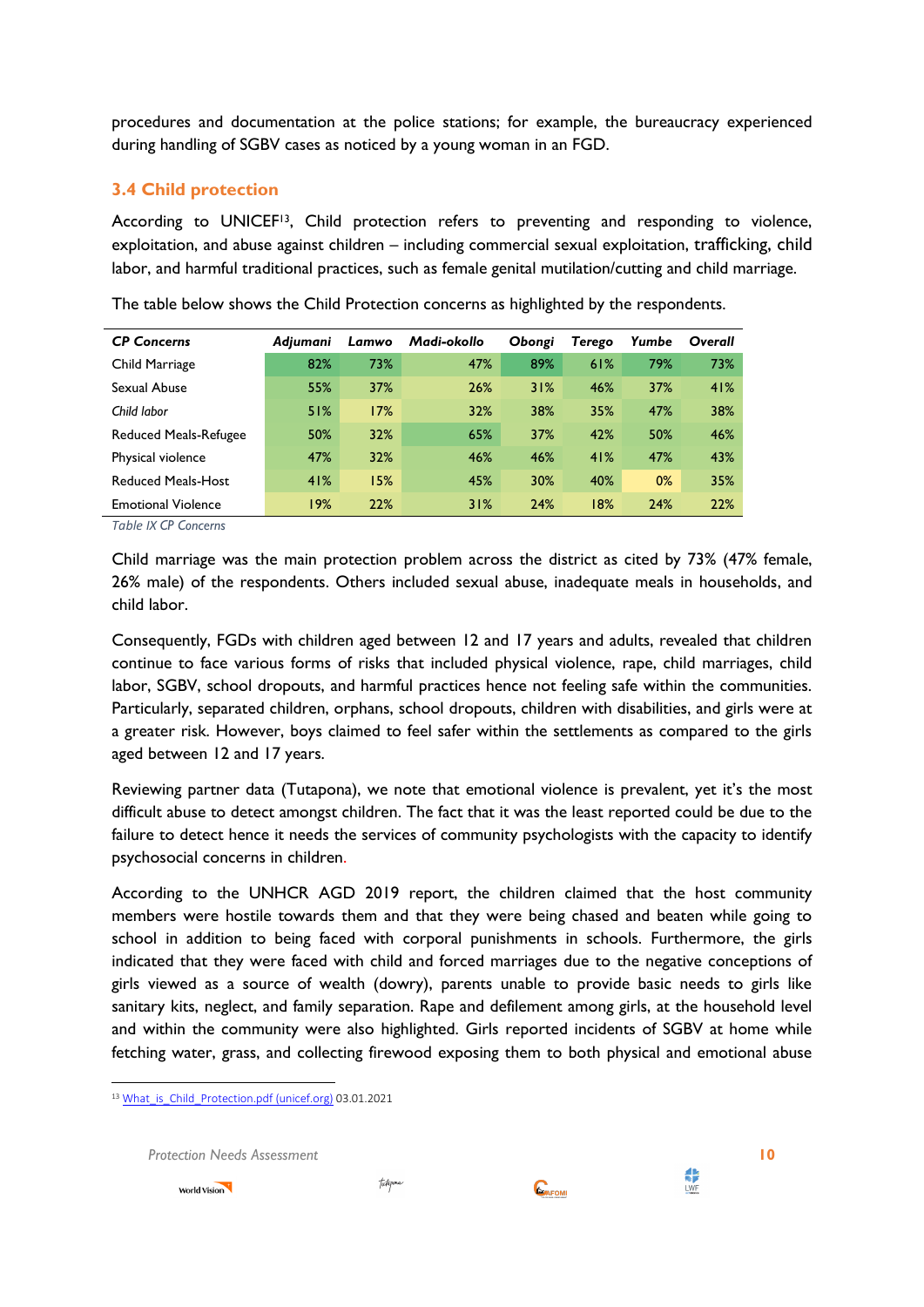and exploitation. Women aged between 24 and 59 years also highlighted that young boys were being sexually exploited by older women. The report further highlights that findings from focus group discussions with adults revealed that the protection concerns facing children included school dropout, teenage pregnancies, early marriages, children without parents/caretakers, child exploitation, and violence towards children at home. Other concerns included SGBV, kidnappings, and accidents. The adults highlighted that the most vulnerable groups included separated/unaccompanied children, children living with disabilities, orphans, girls aged between 12 and 17 years, and child-headed households.

#### <span id="page-19-0"></span>**3.4.1 Key threats to children due to staying at home**

Due to the Coronavirus pandemic, schools were closed in March 2020 and since then they have never been opened. Children have been home for now 9 months<sup>14</sup>. Secondary data (before COVID-19) also shows that home is not always a safe place for children, and this has implications for identifying abuse. In a more general sense, COVID-19 and the lockdown presented new and increased stressors on parents and caregivers and limited access and availability of support mechanisms. However, approaches and guidelines have been drawn by the government to ensure continuity of learning in the form of home-learning.

The assessment purposed to ascertain whether there were challenges faced by children as a result of staying at home for such a long period. Find below the findings on the threats and risks faced by children.

| <b>Threats</b>       | Adiumani | Lamwo | Madi-okollo | Obongi | Terego | Yumbe | Overall |
|----------------------|----------|-------|-------------|--------|--------|-------|---------|
| Tensions at home     | 61.6%    | 52.8% | 59.7%       | 53.7%  | 39.2%  | 34.9% | 48.9%   |
| Stressors by parents | 67.3%    | 51.0% | 52.1%       | 60.9%  | 59.2%  | 38.7% | 55.2%   |
| Social isolation     | 31.7%    | 8.8%  | 20.3%       | 29.2%  | 10.8%  | 20.5% | 20.1%   |

<span id="page-19-2"></span>*Table X Key threats to children due to staying at home*

Respondents mentioned other threats that stood out and these included the following: rampant child-to-child sex, bad peer groups, businessmen sexually exploiting children, hard domestic labor at home, alcoholism, early pregnancy, and uncontrolled movement.

## <span id="page-19-1"></span>**3.4.2 Availability of targeted services for girls and boys in communities**

#### *Medical services*

Overall, 85% of the respondents who participated in the assessment mentioned that children had access to medical services in the communities with the highest being Adjumani 96% and the lowest in Lamwo district at 70% of the respondents. During a FGD in Adjumani district, it was reported that sometimes children go to hospitals but get referred to clinics to buy medicine which they can't afford – this perhaps justifies why the 15% of the respondents claimed that children could not access health services in the community. It is also noted that it was hard to access health services in the settlement in case of emergencies because of the lengthy procedures and documentation at the police stations, for example, the bureaucracy experienced during handling of SGBV cases as noted by a young woman in an FGD.

 $\overline{a}$ 

*Protection Needs Assessment* **11**







<sup>&</sup>lt;sup>14</sup> At the time of the Assessment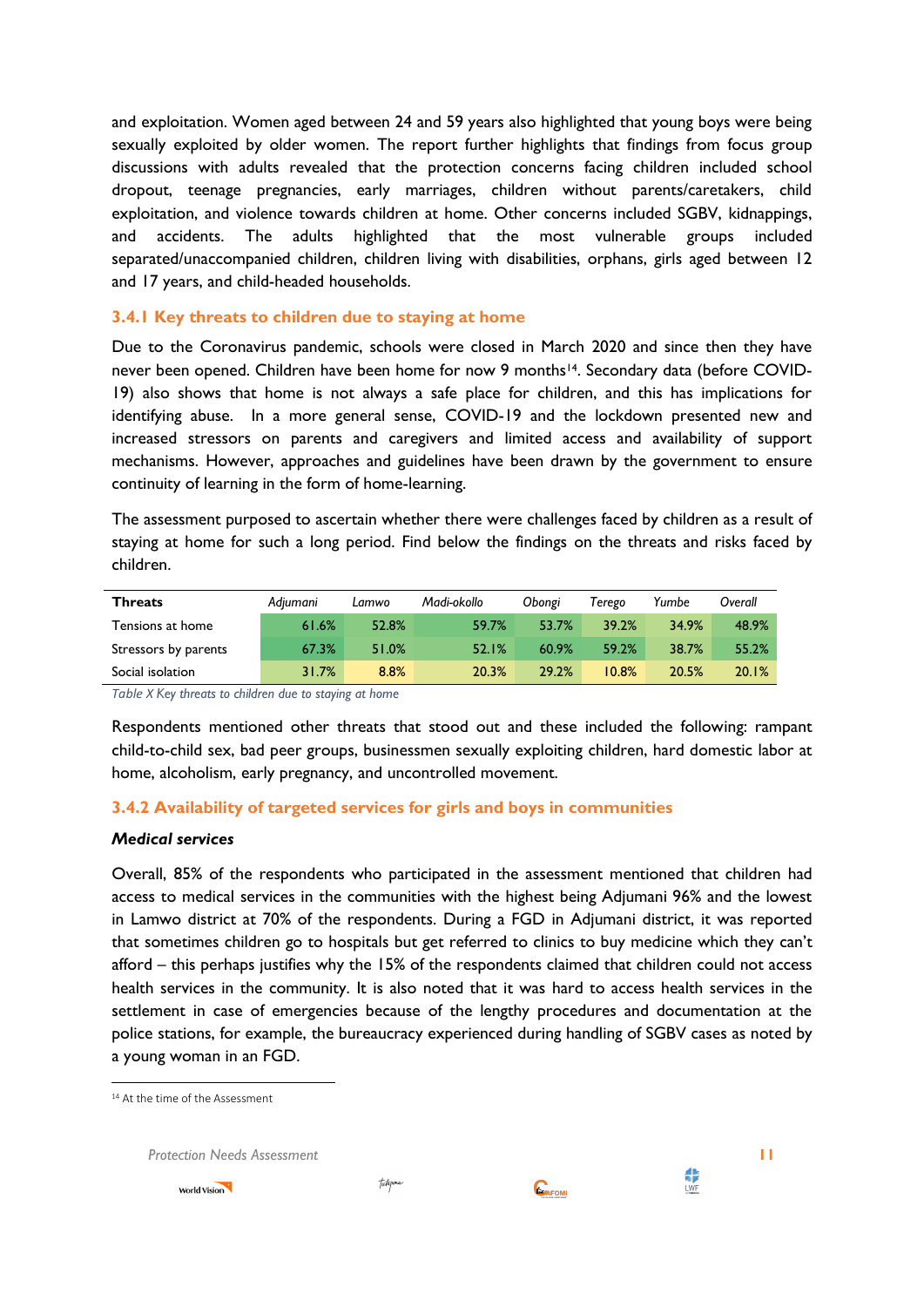### **Mental Health and Psychosocial Support (MHPSS) services**

Access to Mental health and Psychosocial services was slightly higher in refugee communities compared to host communities. Secondary data notably highlights that the most common form of MHPSS is through safe spaces within the community which are most common in the refugee communities. Safe places in the context of the assessment included all places where children can gather and have recreational activities. These places are either private or public, attended by a caretaker or unattended. They include youth centers, child-friendly spaces, playgrounds, and others that closely fall in the category. Safe places were more available in refugee communities cited by 87% of the respondents compared to host communities 60%. The variation in the availability of safe spaces in the communities was reaffirmed by one of the key informants who stated that in most cases the funding is focused on the areas around the settlements and leaving out the other areas of the district.

It was also noted that in the host communities, 25% of the respondents reported having access to MHPSS as compared to 36% in the refugee communities. However, 36% of access is still not good enough for the refugees and 25% in the host communities is even worse given the occurrence of child abuses as mentioned earlier. It was also evident that there was a lack of specialized services to support people suffering from acute mental health challenges.

#### **Education**

30% of respondents cited the loss of education for the children, relating it to COVID-19. They further listed the other effects of COVID-19 on the families to include; limited food in regards to the loss of income (livelihoods), children become unruly, high level of alcoholism, and family separation where 9.9%, 5.9%, 4.4%, and 3.8% of the respondents reported.

Due to COVID-19, schools were closed leaving children at home and idle. This increased the number of juveniles within communities as noted by both male and female FGD respondents – "*Children no longer listen to parents during this lockdown, they just drink alcohol, smoke, and play cards the whole day*" (Men, FGD Bidibidi). There has been increased risk factors/vulnerabilities for example cases of teenage pregnancies have risen since young girls lack basic sanitary materials. Therefore, they resort to engaging in relationships to get some money to buy materials like pads and knickers – this has been a cause of concern for the women in the Omugo settlement.

## **Case Management Services**

Case Management services involve identification, documentation, referral, and follow-up of child protection concerns in communities. These services are offered by Community Service Departments in both host and refugee communities. In refugee communities, case management for children is always spearheaded by the UNHCR child protection partner and in the host communities by the Probation Office under the Community Development Officer.

According to the assessment, the availability of Case Management for children was mentioned slightly higher in refugee communities (25% of the respondents) and (16% of the respondents) in the host communities. However, Case Management services were mentioned to be very low. There was a general will amongst the households to provide support to the children in case there was a need. 73% of the household mentioned that they could ably provide support to children in their families if

*Protection Needs Assessment* **12**







**ENGINE**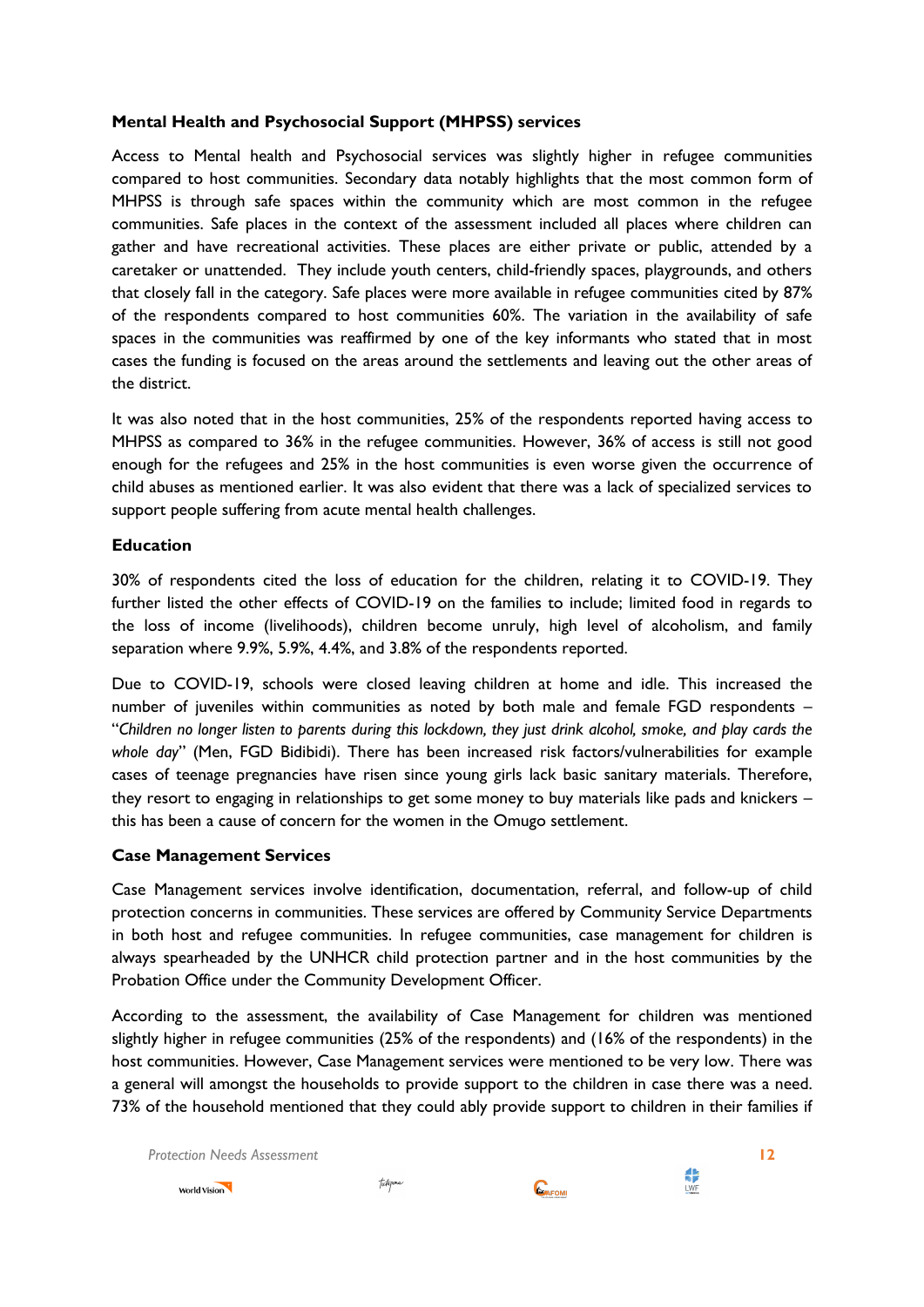there was an urgent need related to Case Management. The 23% reporting the failure to support children mainly mentioned financial constraints (54%) as the main challenge and followed by the unavailability of services 21%. Other reasons for the failure to support children were stigma, distance, and corruption.

From the assessment, 9% of the respondents reported a lack of services in the communities to report violence against children. The lack of services to report was prevalent in Obongi and Madiokollo districts as 29% and 18%. From the qualitative review, a key informant stated that some of the cases that are not reported are associated with the fact that the perpetrators are sometimes close family members and friends as earlier mentioned.

#### <span id="page-21-0"></span>**3.5 Women empowerment and inclusion**

Women's role or lack thereof in making decisions as to how money is spent/used is a critical indicator. This was highlighted by a focus group discussion in Omugo settlement, where a young woman indicated that men make decisions about their money yet they [men] spend their days idle and doing drugs. Furthermore, when queried about decision making on how money is spent and used in the households, the majority (46%, 21% female, 25% male) of the respondents claimed that husbands took lead on decisions regarding how the money was used in the households. This was most appreciated in the Terego district with 59.2% of the respondents confirming it. However, significantly in Obongi the male respondents also reasserted that their wives also made decisions on how money was used in the households. However, in line with empowerment, most women reported taking on a big share of domestic unproductive roles represented by 73% of the respondents, and by their daughters at 9.1%.

### <span id="page-21-1"></span>**3.5.1 Women and Leadership**

Women's participation in leadership and associations was represented by 29% of the respondents across the districts that participated in the assessment. The least participation was in Obongi district represented by19% of the respondents.

| Challenges women face in the quest for leadership positions |        |      |       |  |  |  |  |  |  |  |
|-------------------------------------------------------------|--------|------|-------|--|--|--|--|--|--|--|
|                                                             | Female | Male | Total |  |  |  |  |  |  |  |
|                                                             |        |      |       |  |  |  |  |  |  |  |
| Cultural norms and perceptions                              | 14%    | 9%   | 23%   |  |  |  |  |  |  |  |
| Low education levels                                        | 31%    | 16%  | 48%   |  |  |  |  |  |  |  |
| Not encouraged to take up leadership                        | 19%    | 11%  | 30%   |  |  |  |  |  |  |  |

<span id="page-21-2"></span>*Table XI Challenges women face in the quest for leadership positions*

The majority 48% of the respondents (31% female, 16% male) reported low levels of education as one of the major challenges in their quest for leadership, followed by inadequate encouragement and cultural norms and practices reported by 30% (19% female, 11% male) and 23% of the respondents (14% female, 9% male) reporting cultural norms and perceptions. During a KII one of the respondents in Adjumani district confirmed that the low levels of education had limited their capacity to actively participate in leadership roles. She further asserted that the low numbers representing the women on the committees also make their contributions anecdotal. Through focus group discussions with women in Bidibidi, it was noted that the burden of the household chores shuttered their [women] will engage into leadership, as this would be tiresome and would lead to domestic violence in case the chores at home were left unattended to. Some women in an FGD in

*Protection Needs Assessment* **13**







**ENGINE**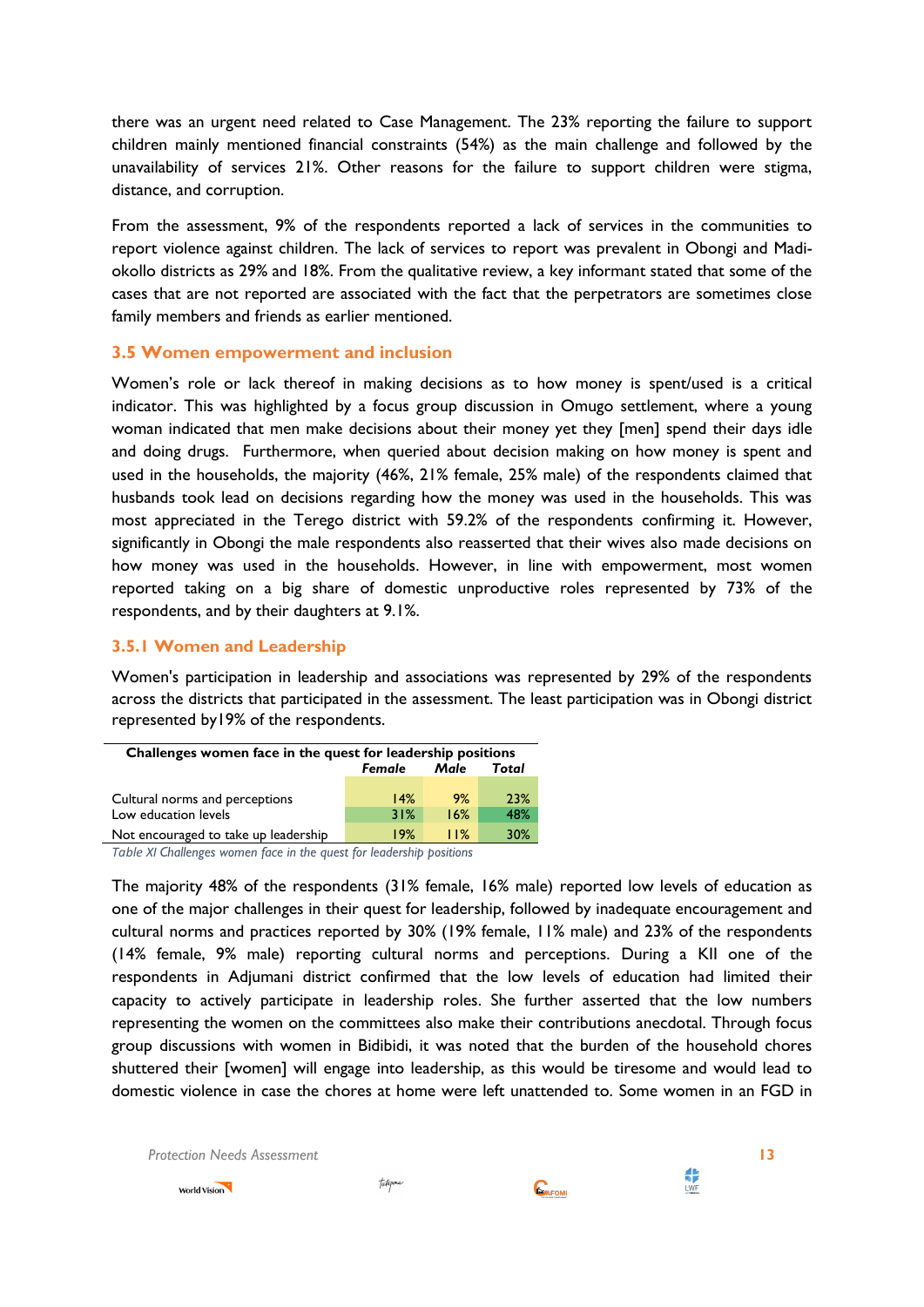Omugo claimed that their husbands were not supportive of their empowerment because they [men] were afraid of a power shift, which would render them 'unmanly' in their homes.

## <span id="page-22-0"></span>**3.6 Livelihoods and resilience**

### <span id="page-22-1"></span>**3.6.1 Sources of income in the communities.**

The respondents were also asked about what their main sources of income were, they mentioned the following.

#### **Agriculture**

The majority (84.9%) of the respondents in the host community reported that agriculture is one of their main sources of income. Madi Okollo has the highest number of hosts surviving on agriculture as part of their source of income as represented by 98.1%, followed by Lamwo at 87.9%, with Terego at 86.7%, Adjumani at 85.8%, Obongi district also with 74.5%, and Yumbe district with no response. Whereas 15.1% of the overall respondents noted that agriculture is not part of their main sources of income.

Also, the majority of the respondents (52.4%) within the refugee community cited agriculture as not being part of their main sources of income as compared to the minority (47.6%) of the respondents who reported that agriculture was one of their main sources of income.

It should, however, be noted that the refugees are given 50 by 50 feet plots of land for both settling and livelihood activities inclusive of agriculture – this perhaps justifies why the majority 52.7% of the respondents don't rely on agriculture as their main source of income. Through discussions with a key informant on this topic, he cited out an example of most of the land within most settlements in Terego & Adjumani districts being rocky and which meant that the refugees settling in the area were not able to cultivate the land – *"…the land is small and yet rocky that you cannot dig, which hinders agriculture."* KII Community Development Officer. Consequently, interviews with district leaders and livelihood partners supported the responses from the refugees. The focus group participants mentioned agriculture and agricultural-based trading and business as the major livelihood opportunities available to refugees. Language barriers, COVID-19 restrictions, lack of education and skills, culture and social norms like excluding women in livelihood activities among some groups, and lack access to credit facilities were mentioned by the key informants as the main hindrance to refugee livelihood efforts. More information about this can be found in the Annex section of the document.

#### **Casual work**

The majority of the respondents (64.8%) among the refugee communities coupled with 85.7% of the respondents in the host communities claimed that casual work is not one of the sources of their income. This is also collaborated by the qualitative findings where approximately 60% of the male and female respondents noted that casual work comes as a 'by the way' means to earn income and survive. The responses are represented below;

| Casual work not as the source of income in the HH-Refugee community |                                    |             |          |        |                |         |                 |  |  |  |
|---------------------------------------------------------------------|------------------------------------|-------------|----------|--------|----------------|---------|-----------------|--|--|--|
| Adjumani                                                            | Lamwo                              | Madi-okollo | Obongi   | Terego | Yumbe          | Overall |                 |  |  |  |
| 43.3%                                                               | 58.4%                              | 75.5%       | 55.6%    | 70.1%  | 79.5%          | 64.8%   | <b>Refugees</b> |  |  |  |
| 87.5%                                                               | 78.5%                              | 79.2%       | 84.1%    | 89.1%  | 100.0%         | 85.7%   | <b>Host</b>     |  |  |  |
|                                                                     | <b>Protection Needs Assessment</b> |             |          |        |                | ♦       | 14              |  |  |  |
| <b>World Vision</b>                                                 |                                    |             | Tutapona |        | <b>CONFOMI</b> | LWF     |                 |  |  |  |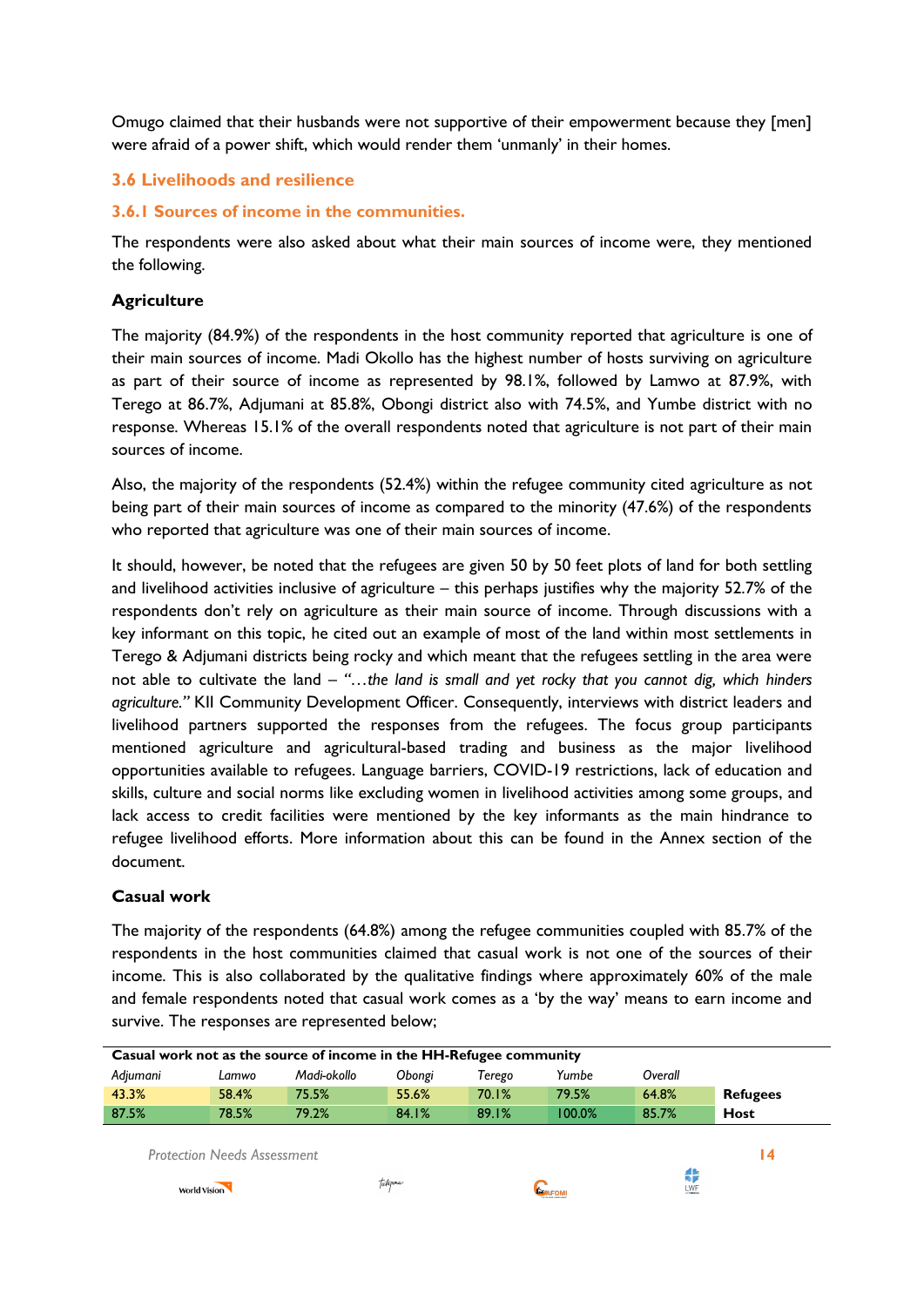#### <span id="page-23-2"></span>*Table XII Casual work not as a source of income*

It is also important to note that the majority (95.6%) of the respondents reported that formal employment was not one of their main sources of income, with a small variance among all the districts. This is collaborated by the findings in the qualitative data, where the majority of the male and female respondents mentioned that they are in informal employment, for example, stone quarrying, boda-boda riding, and cutting grass for sale among others.

#### **Business**

The majority (79.7%) of the respondents in both host and refugee communities in the six districts (Terego, Yumbe, Obongi, Madi-okollo, Lamwo, and Adjumani) expressed their concern that major business was not part of their main sources of income. However, secondary data highlights that most of the refugee and host community respondents were involved in small-scale /petty businesses such as general merchandise, selling food crops in the markets among others through which they earned some money to sustain themselves and their families.

#### <span id="page-23-0"></span>**3.6.2 Savings in the Refugee & Host communities**

When asked if the households were engaged in any form of saving, 56.6% of the refugee community respondents asserted that they were part of saving groups in the community as compared to 76.3% of the host community respondents. As shown in table below.

| Households who do savings in the Refugee & Host communities |       |             |        |        |       |         |                |  |  |
|-------------------------------------------------------------|-------|-------------|--------|--------|-------|---------|----------------|--|--|
| Adjumani                                                    | Lamwo | Madi-okollo | Obongi | Terego | Yumbe | Overall |                |  |  |
| 68.1%                                                       | 64.8% | 57.4%       | 73.1%  | 38.3%  | 47.7% | 56.6%   | <b>Refugee</b> |  |  |
| 81.3%                                                       | 75.7% | 75.5%       | 82.8%  | 70.1%  | 0.0%  | 76.3%   | Host           |  |  |
| _ , , , , , , , , ,                                         |       |             |        |        |       |         |                |  |  |

<span id="page-23-3"></span>*Table XIII Households who do savings in the Refugee & Host communities*

#### **Mode of saving**

During the discussions about the mode of savings, it was discovered that the majority (60.5%) of the respondents were attached to Village Savings and Lending Associations (VSLAs) as their mode of saving whereas at low percentages other modes of saving included 'saving in a box' at 21.7%. It was also noted that the minority also save through mobile money, banks, and under the bed.

#### <span id="page-23-1"></span>**3.7 COVID-19 and its impact on communities**

Secondary data<sup>15</sup> highlights that COVID-19's psychosocial impacts may exacerbate existing stress <sup>16</sup>. This is particularly salient to explore with refugees who may experience a high prevalence of psychological distress<sup>17</sup>. There are rising concerns of increased SGBV during COVID-19, including in humanitarian contexts<sup>18,19</sup>. COVID-19 has had far-reaching impacts, especially on a multisectoral

*Protection Needs Assessment* **15**







**<sup>.</sup>** <sup>15</sup> Exploring resource scarcity and contextual influences on wellbeing among young refugees in Bidi Bidi refugee settlement, Uganda: findings from a qualitative study 2021, by Carmen H. Logie<sup>1,2\*,</sup> Moses Okumu<sup>3</sup>, Maya Latif<sup>1</sup>, Daniel Kibuuka Musoke<sup>4</sup>, Simon Odong Lukone<sup>5</sup>, Simon Mwima<sup>6</sup> and Peter Kyambadde<sup>7</sup>

<sup>16</sup> Kola L. Global mental health and COVID-19. Lancet Psychiatry. 2020; 0366(20):19–20

<sup>&</sup>lt;sup>17</sup> Charlson F, van Ommeren M, Flaxman A, Cornett J, Whiteford H, Saxena S, New WHO prevalence estimates of mental disorders in conflict settings: asystematic review and meta-analysis. Lancet. 2019;394(10194):240–8

<sup>18</sup> UNHCR. UNHCR warns second wave of COVID pandemic driving further violence against refugee women and girls; 2020. p. 1–6.

<sup>&</sup>lt;sup>19</sup> Singh NS, Abrahim O, Altare C, Blanchet K, Favas C, Odlum A, et al. COVID-19 in humanitarian settings: documenting and sharing contextspecific programmatic experiences. Confl Heal. 2020;14(1):79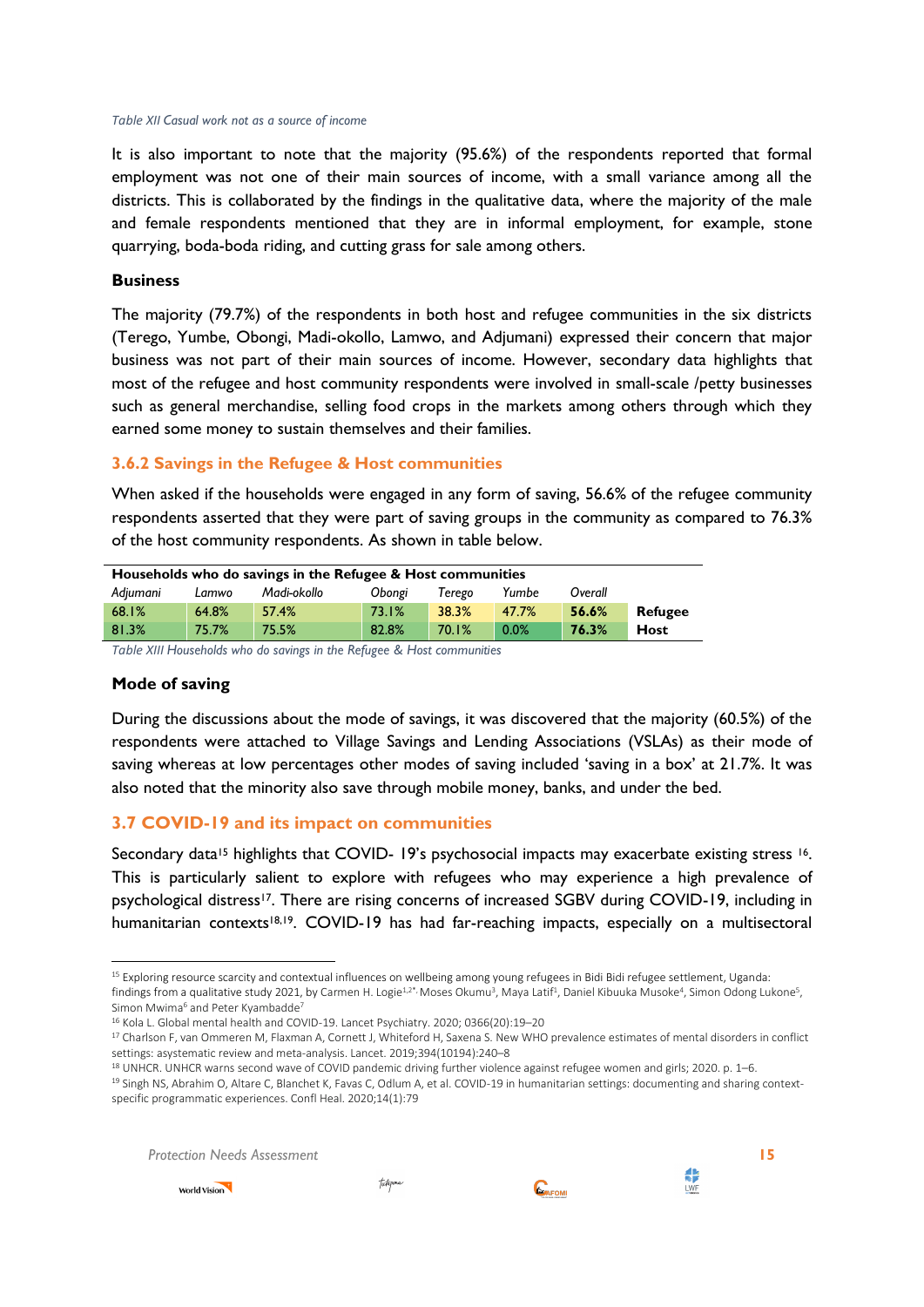scale, also, little is known of COVID-19-related stressors among refugee and displaced adolescents and youth, and how these may amplify pre-existing stressors. Reportedly, COVID-19 has affected the livelihoods of both the refugees and hosts, it has also been linked to the increase in domestic violence in homes and crime rates within the communities. Such impact cannot be quantified as it is difficult to clearly describe the exact relationship been the virus and the multisectoral needs.

## <span id="page-24-0"></span>**4. Recommendations**

As shown across the information presented in this Needs Assessment, protection is divers and needs a multisectoral approach. Based on the findings the following recommendations are outlined in the section below.

## **Registration**

- . Strengthened advocacy for newborn registration
- . Communities mobilizing their members during the registration/verification exercises especially in Madi-Okollo, Yumbe, and Lamwo where a high number of family members were not registered
- . As recommended by OPM conducting strict check-up at the border points for identification documents before allowing refugees into the country
- . Community leaders to follow up with the OPM on the issuance of documentation to community members

## **Protection**

- . Scale-up awareness campaigns on SGBV prevention, child protection, and psychosocial support, especially among host communities
- . Need to focus attention on building the capacity of parents and caregivers in positive parenting skills so that they can provide proper care and support to children
- . Increase the provision of services and access to psychosocial support for people in distress
- . Conduct further research on protection issues among both population groups with targeted assessments especially conducting periodic safety audits in the districts to ensure that insecurity issues of the residents around public places like water and fire would collection points are addressed.

## **GBV/VAC**

- . As suggested by refugees, community policing and establishing by-laws related to various forms of SGBV such as early marriages
- . Strengthen and enhance multi-sectoral services at all levels and bridge the humanitariandevelopment divide in GBV and child protection programming
- . Increase the equal and meaningful participation of women and other minority categories of the community in leadership
- . Encourage husbands to be ambassadors of SGBV free communities. It came out strongly in all the PNA districts that husbands were perpetrators. Involving them as part of the solution will yield quick results.

## **Legal and Physical protection**

*Protection Needs Assessment* **16**





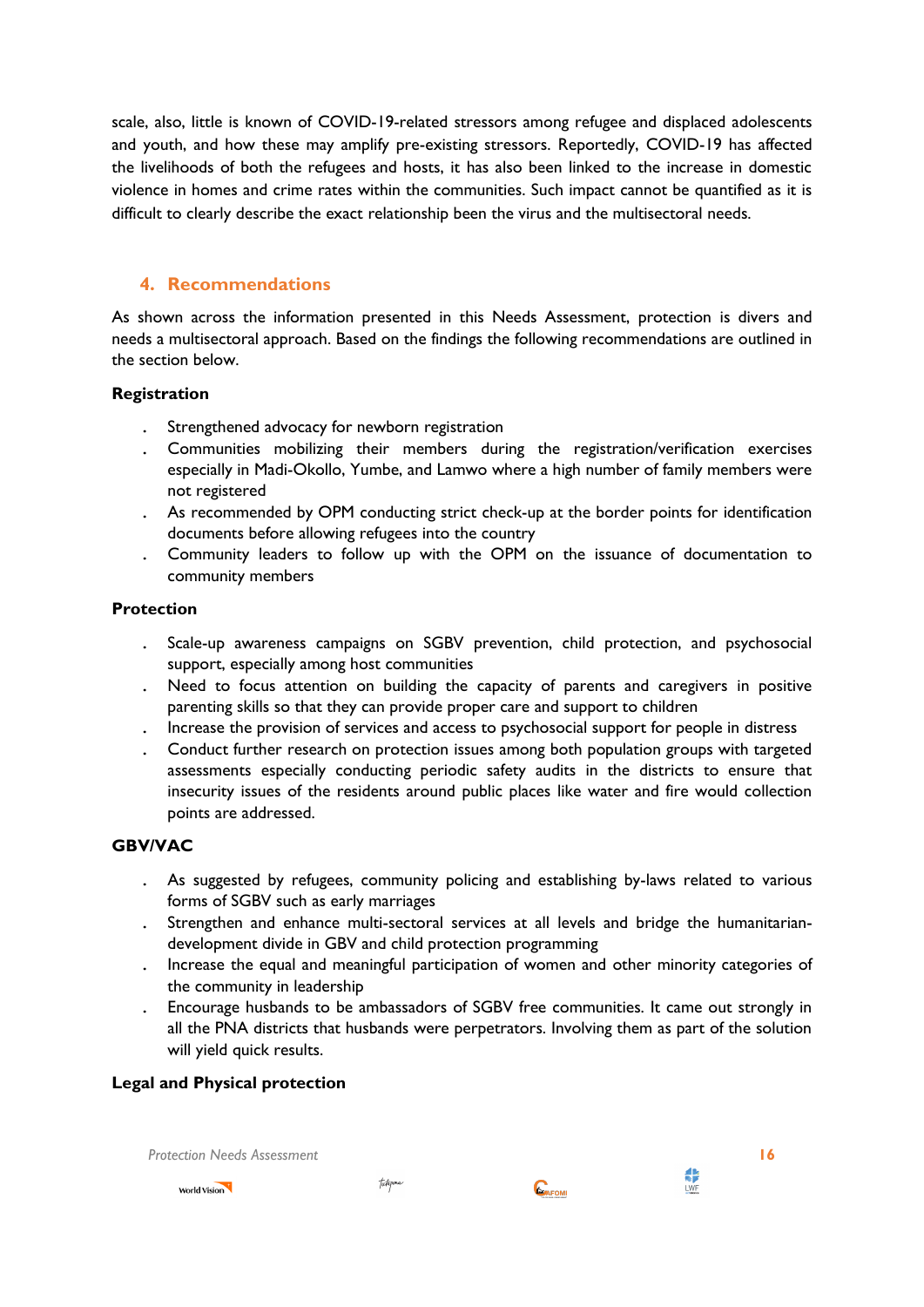- . Community sensitization on legal structures was suggested to create awareness on how and when to access legal and protection services.
- . Advocacy on the construction of police posts and mobile courts within the refugee settlements and deployment of more personnel to strengthen the capacity of the police to offer their services and respond to incidences.
- Offer incentives to the community structures to motivate them to deliver their services efficiently

## **Child Protection**

- . Provision of sanitary and hygiene kits to girls, the reduces the need for young girls to involve themselves sexually with men to get some money to buy these
- . Counseling of children faced with violations and experienced traumatic events
- . Great need for community sensitization on child protection risks, ensure the affected children/victims are also supported both physically, socially, and emotionally
- . Empower and equip community leaders to promote gender equality and facilitate awareness and sensitization campaigns on the importance of sharing power at the household a community level and supporting women and girls to claim their rights
- . Reporting violations against children and follow up made by community structures

## **Psychosocial Support**

- . Provision of targeted community-based group therapy in order to improve access to MHPSS services
- . Provision of targeted individual therapeutic support for people struggling with more acute mental health needs



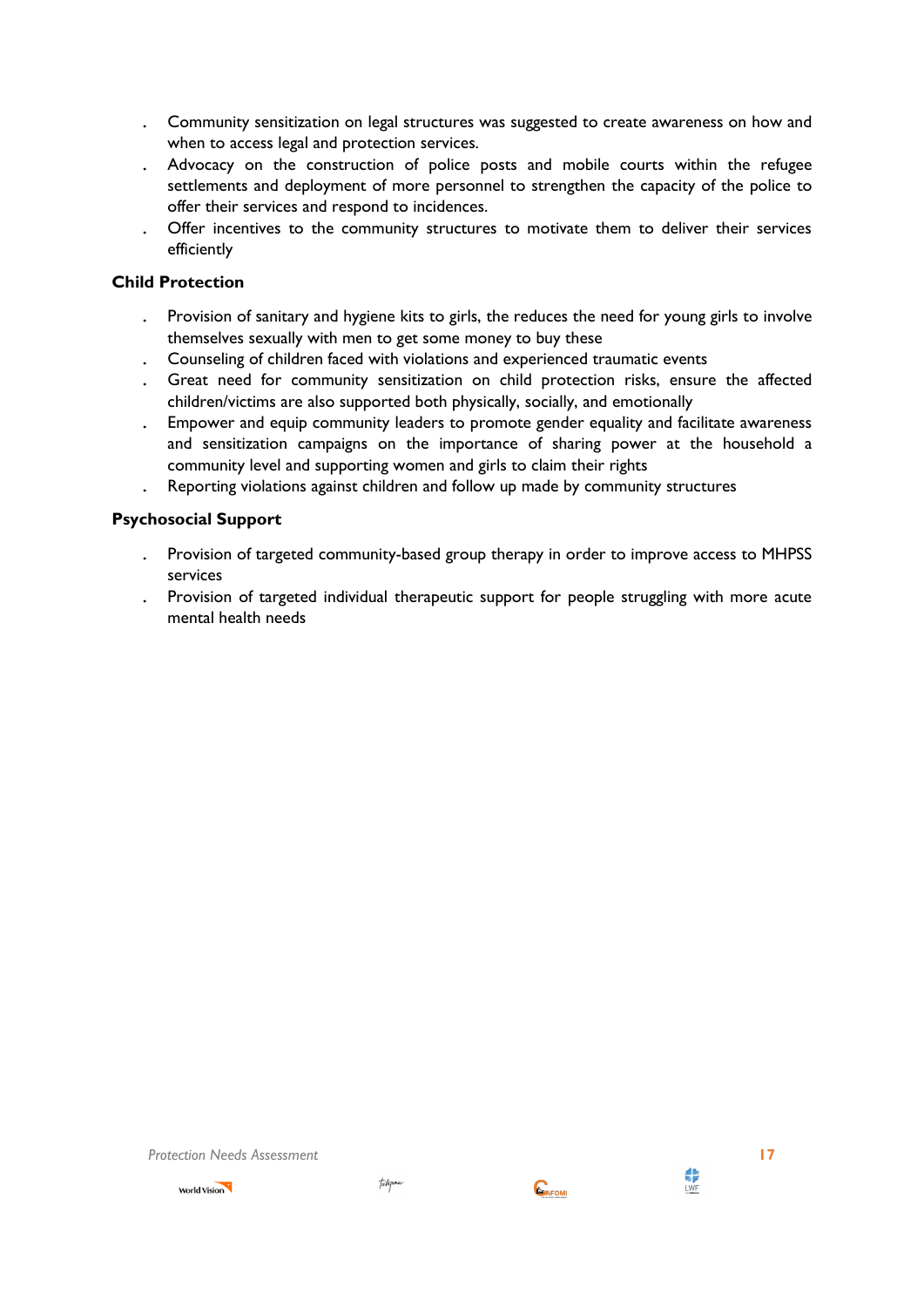## <span id="page-26-0"></span>**Annex**

- **1. Documents reviewed under secondary data review**
- 1. Exploring resource scarcity and contextual influences on wellbeing among young refugees in Bidi Bidi refugee settlement, Uganda: findings from a qualitative study 2021, by Carmen H. Logie1,2\*, Moses Okumu3, Maya Latif1, Daniel Kibuuka Musoke4, Simon Odong Lukone5, Simon Mwima6, and Peter Kyambadde7
- 2. Kola L. Global mental health and COVID-19. Lancet Psychiatry. 2020; 0366(20):19–20
- 3. Charlson F, van Ommeren M, Flaxman A, Cornett J, Whiteford H, Saxena S. New WHO prevalence estimates of mental disorders in conflict settings: asystematic review and meta-analysis. Lancet. 2019;394(10194):240–8
- 4. UNHCR. UNHCR warns second wave of COVID pandemic driving further violence against refugee women and girls; 2020. p. 1–6.
- 5. Singh NS, Abrahim O, Altare C, Blanchet K, Favas C, Odlum A, et al. COVID-19 in humanitarian settings: documenting and sharing context-specific programmatic experiences. Confl Heal. 2020;14(1):79
- 6. Uganda Joint Multi-Sector Needs Assessment, identifying humanitarian needs among refugee and host community populations in Uganda, 2018
- 7. Empowered Aid: Reducing risks of sexual exploitation and abuse in aid distribution,

#### **2. Household survey sampling table**

| <b>District</b> | <b>Total</b><br>households | <b>Sample Size</b> |             |       |  |  |
|-----------------|----------------------------|--------------------|-------------|-------|--|--|
|                 |                            | <b>Refugees</b>    | <b>Host</b> | Total |  |  |
| Adjumani        | 32,997                     | 395                | 169         | 565   |  |  |
| Bidibidi        | 42,754                     | 396                | 170         | 566   |  |  |
| Imvepi          | 19,885                     | 392                | 168         | 560   |  |  |
| Palabek         | 15,930                     | 390                | 167         | 557   |  |  |
| Palorinya       | 30,466                     | 395                | 169         | 564   |  |  |
| Rhino           | 30.325                     | 395                | 169         | 564   |  |  |
| <b>Total</b>    | 172,357                    | 2,363              | 1,013       | 3,376 |  |  |

**3. Targets respondents, data collection methods, and tools**

| <b>Data</b><br>collection<br>methods | <b>Main respondents/Source</b>                                                                       | <b>Tools</b>           | <b>Respondents</b>                                     |
|--------------------------------------|------------------------------------------------------------------------------------------------------|------------------------|--------------------------------------------------------|
| Key informants                       | OPM, Protection partner<br>officials, Refugee leaders,<br>Community/District<br>Development officers | Key Informant<br>Guide | Female - 4, Male - 3<br>Partner 1<br>OPM I<br>District |

*Protection Needs Assessment* **18**





- 8. War Child COVID-19 Rapid Assessment report,
- 9. Gender-Based Violence and Violence Against Children Prevention and Response Services in Uganda's Refugee-Hosting Districts
- 10. Joint Interagency Out of School Assessment 2018
- 11. Safety Audit Report Palabek Settlement, Lamwo District August 2020
- 12. Interagency assessment of measures, services and safeguards for the protection of women and children against sexual and gender-based violence among refugees in Uganda, UNHCR.
- 13. Uganda Age, Gender and Diversity participatory assessment Report,2018-UNHCR
- 14. Interagency rapid gender analysis, COVID-19 Uganda Refugee Response
- 15. Vulnerability and Essential Needs Assessment October 2020



Figures informing ECHO assessment san

16.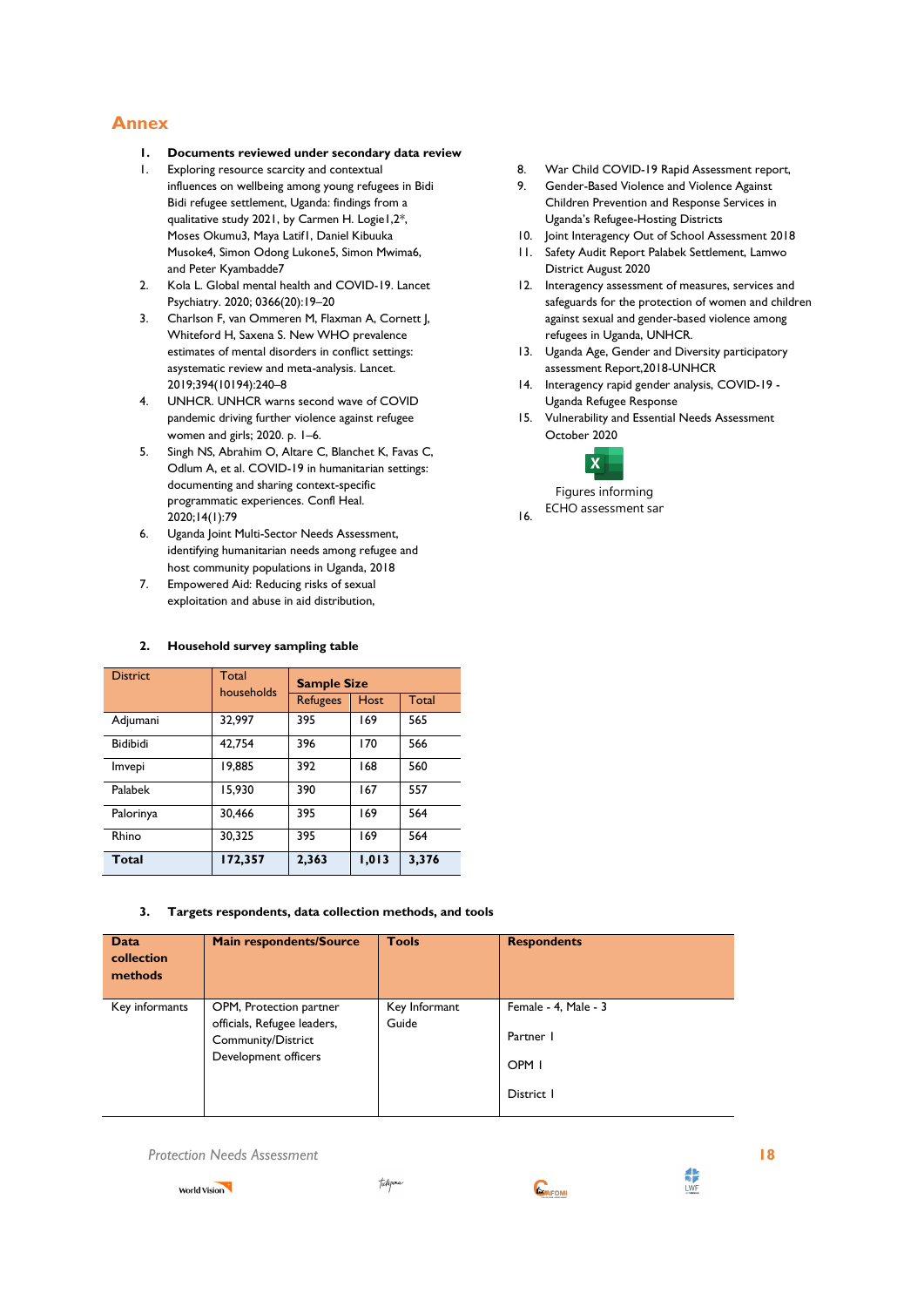|                          |                                              |                                                                              |                               | <b>Community Leaders 4</b> |                |                         |  |
|--------------------------|----------------------------------------------|------------------------------------------------------------------------------|-------------------------------|----------------------------|----------------|-------------------------|--|
| Households               | Randomly selected from                       | Household survey                                                             | Refugees - 2,363              |                            |                |                         |  |
| surveys                  | communities using the right-<br>hand rule    | tool                                                                         | Host - 1,013<br>Total - 3,376 |                            |                |                         |  |
|                          |                                              |                                                                              |                               |                            |                |                         |  |
|                          |                                              |                                                                              | <b>Enumerators</b>            |                            |                |                         |  |
|                          |                                              |                                                                              | Male<br>35                    | Female<br>25               | Total<br>60    |                         |  |
| Focus Group              | Youth group, Women groups,                   | Focus Group Guide                                                            | <b>FGD</b>                    | F                          | M              | <b>Total</b>            |  |
| <b>Discussions</b>       | mixed groups (Women, men,                    |                                                                              | Mixed                         | 41                         | 39             | 80                      |  |
|                          | youth, and PSNs)                             |                                                                              | Youth                         | $ 9\rangle$                | 26             | 45                      |  |
|                          |                                              |                                                                              | Women                         | 47                         |                | 47                      |  |
|                          |                                              |                                                                              | Men                           |                            | 12             | 12                      |  |
|                          |                                              |                                                                              | <b>PWD</b>                    |                            | $\overline{2}$ | $\overline{\mathbf{3}}$ |  |
|                          |                                              |                                                                              | Elderly                       | $\overline{7}$             | 3              | $\overline{10}$         |  |
|                          |                                              |                                                                              | <b>Total</b>                  | 115                        | 82             | 197                     |  |
|                          |                                              |                                                                              | <b>Host</b>                   | 59                         | Refugee        | 138                     |  |
| Secondary data<br>Review | Published reports both<br>imprint and online | Note-taking guides<br>developed by the<br>GAM team at the<br>National office | N/A                           |                            |                |                         |  |

#### **4. Highest level of education**

| Category                         | Adjumani | Lamwo  | Madi-okollo | Obongi | Terego | Yumbe  | Overall |
|----------------------------------|----------|--------|-------------|--------|--------|--------|---------|
| Completed primary                | 10.20%   | 11.80% | 13.40%      | 15.30% | 13.50% | 7.90%  | 11.80%  |
| Did not complete primary         | 37.50%   | 28.70% | 41.70%      | 31.50% | 44.70% | 37.90% | 37.60%  |
| None                             | 24.00%   | 23.40% | 14.80%      | 14.10% | 15.40% | 27.00% | 20.30%  |
| Secondary (Completed s.4)        | 8.80%    | 9.10%  | 8.60%       | 13.80% | 7.00%  | 8.80%  | 9.10%   |
| Secondary (Completed s.6)        | 1.40%    | 1.50%  | 2.10%       | 0.80%  | 1.10%  | 1.30%  | 1.30%   |
| Secondary (Did not complete s.4) | 13.30%   | 17.60% | 14.10%      | 21.70% | 11.90% | 15.10% | 15.20%  |
| Secondary (Did not complete s.6) | 0.70%    | 1.30%  | 0.30%       | 0.80%  | 0.50%  | 0.50%  | 0.70%   |
| <b>Tertiary</b>                  | 4.20%    | 6.50%  | 4.80%       | 2.00%  | 5.70%  | 1.40%  | 4.10%   |

According to the assessment, the majority of the household heads did not complete primary level education (37%) Terego has the highest percentage of this category at 44% followed by Madi-okollo at 41%. Overall, only 4.1% (n=116) studied up to the tertiary level, with the highest percentage in Lamwo district (6.5).

Generally, illiteracy rates are high within the surveyed districts as 58% of the respondents never completed primary level education (Including those who never stepped into school).

*The majority of the household heads were married 73% and this was a good indicator of stability irrespective of the quality of marriage. However, Lamwo district had the highest percentage of divorced and separated household heads at 4.5% and 11.8% respectively. It is important to note that a higher number of household heads in host communities is married compared to refugee communities i.e., 78% as compared to 71% in refugee communities.*

| <b>GBV Cause</b>                   | Adjumani | Lamwo    | Madi-<br>okollo | Obongi | Terego        | Yumbe | Overall  |
|------------------------------------|----------|----------|-----------------|--------|---------------|-------|----------|
| Low levels of income               | 87.6%    | 56.7%    | 69.2%           | 73.1%  | 55.4%         | 62.5% | 67.4%    |
| Multiple sexual partners           | 49.0%    | 25.1%    | 33.4%           | 26.1%  | 34.2%         | 20.1% | 32.0%    |
| <b>Protection Needs Assessment</b> |          |          |                 |        |               |       |          |
| <b>World Vision</b>                |          | tutapona |                 |        | <b>CARLON</b> |       | ♦<br>LWF |

#### **5. Causes of GBV in communities**